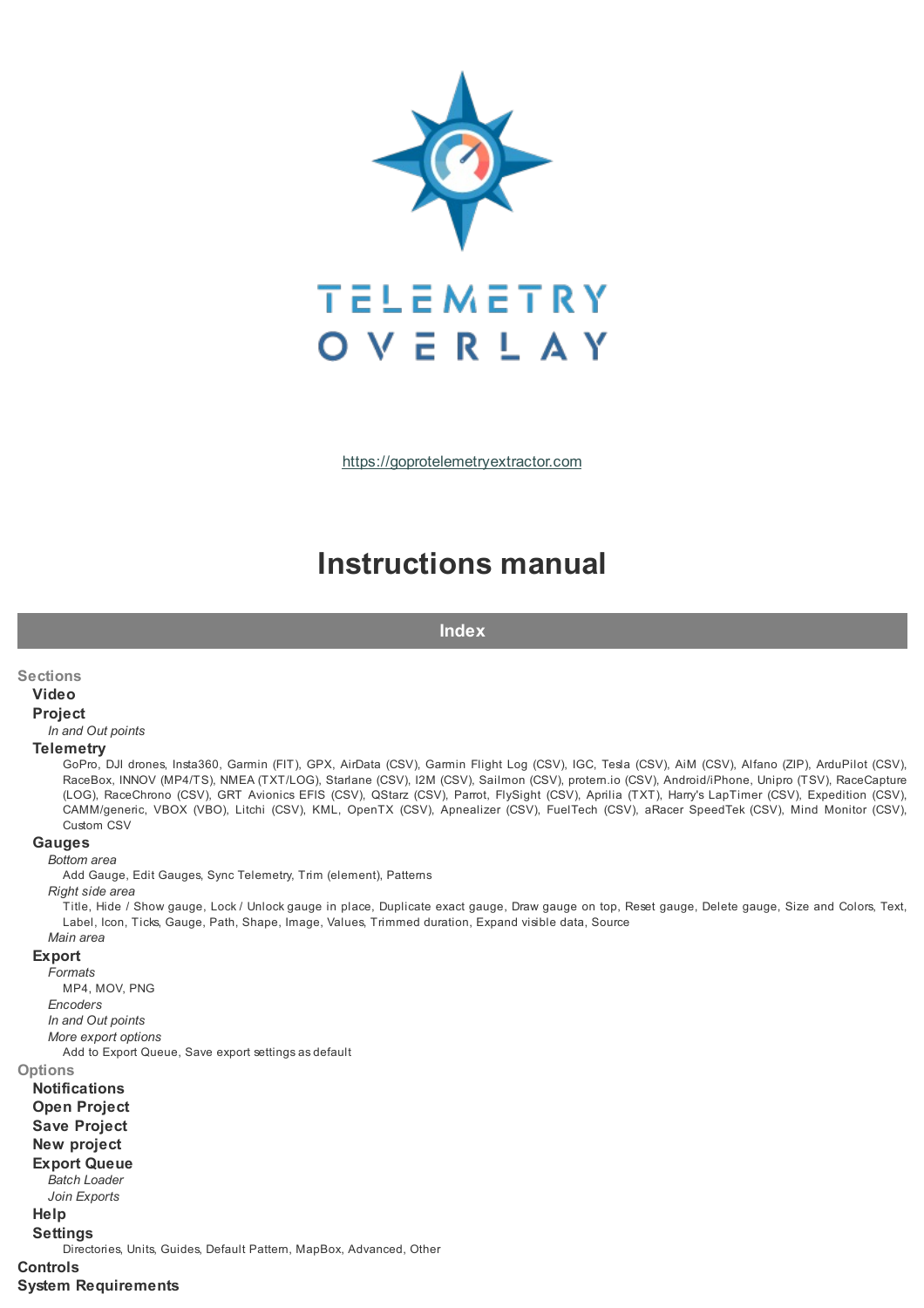# **Sections**

You can access these sections on the top-left area of the program. Each section is only available if the previous one has been completed.

# **Video**

The first step in your workflow will be to import video footage.

You can select a single file or multiple consecutive files, that will be merged into a single one.

After selecting video files, an optimization process will start. This converts videos to a more friendly format that will allow for smoother work in the Project and Gauges sections. You can skip this step at the expense of performance, but in some cases (h265/hevc videos) videos might not play if you do.

By default, the program will try to look for telemetry in videos and go straight to the Gauges section.

# **Project**

You can tweak several settings and default values for the project.

- + Project name
- + Resolution (ideally native or smaller)
- + Frame rate (ideally native or lower)
- + Orientation (rotates video and the axes of some accel and gyro gauges)
- + Fonts (most otf and ttf formats supported). Generic ones (at the top) work best for unicode characters
- + Colors (you can change these for each gauge later)
- + Shadows (help distinguish elements from the background)
- + Text border (makes text more legible)
- + Drawers (darker areas where gauges will stand out)

### **In and Out points**

You can define the area of video and data sources you want to work with. This will affect the work area in the Gauges tab and the look of any Gauges that draw a path. It can also be used to set a starting or ending point for the telemetry, making it easier to sync different sources.

Trimming a project will change the aspect of some gauges. For example, the GPS Path gauge will only cover the area included in that part of the video.

To export just a section of a project without affecting gauges, use the Export tab instead.

# **Telemetry**

By default the program will try to find telemetry in video files, but you can also add telemetry to videos that do not contain it. Or you can add multiple sensor sources to a single video.

Telemetry will be parsed to match the settings of the project. If you change these, you may be asked to reinterpret the telemetry for best results.

These are some of the supported telemetry formats and the telemetry data streams they contain. Not all models support all data streams, and some devices need external sensors in order to record the data.

When indicated, a format supports extra or custom streams, for example new columns in a CSV. For these streams to be available you need to enable the "Read extra streams" option in Settings. These values will be available when creating custom gauges, and their name will be prefixed with a \_ character.

#### **GoPro**

Most recent GoPro cameras include GPS and sensor data: HERO10 Black, HERO9 Black, HERO8 Black, Max, HERO7 Black, HERO6 Black, HERO5 Black, Fusion, HERO7 Silver.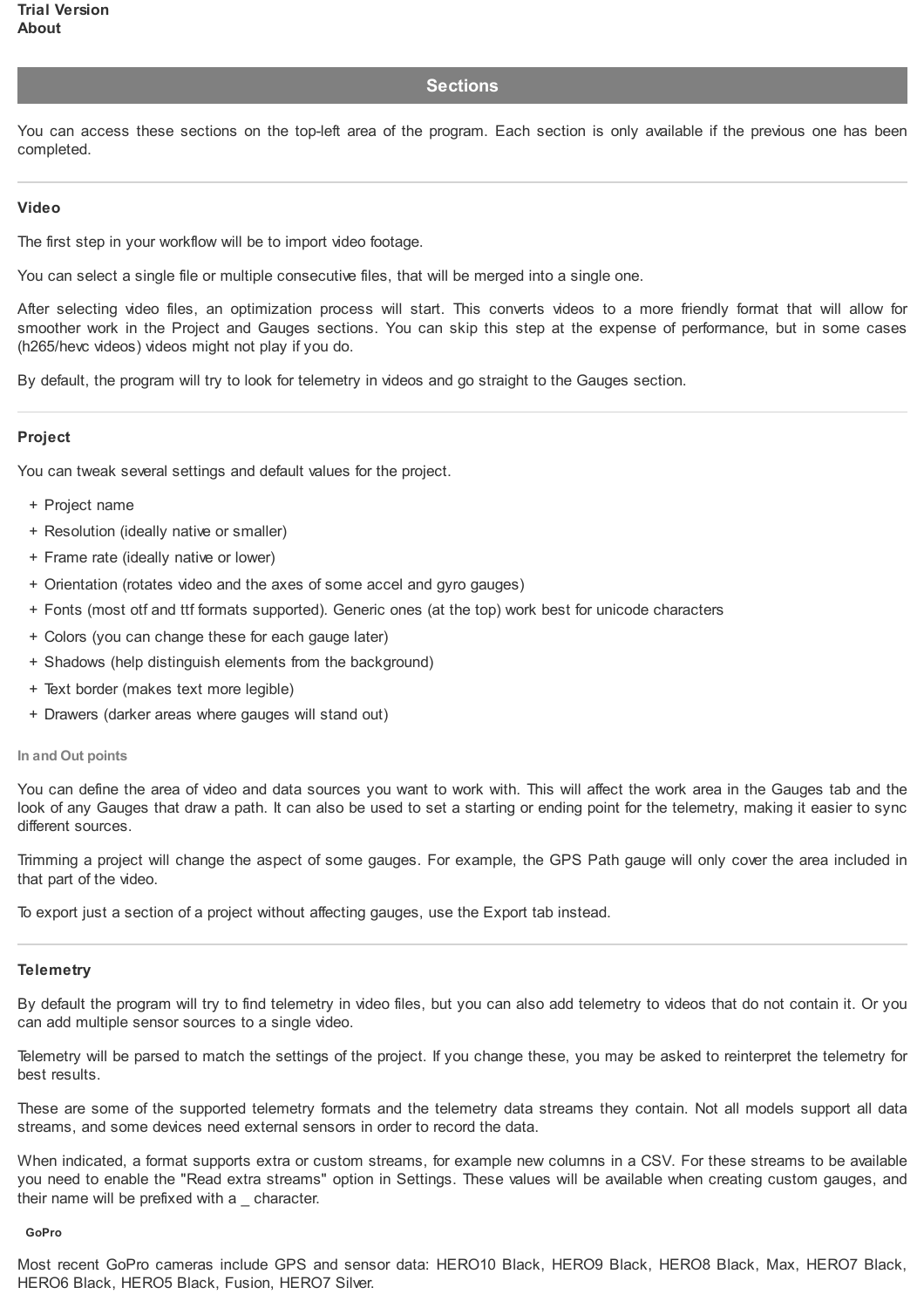Some other models have sensor data (Accelerometer, Gyroscope...) but no GPS: HERO10 Black Bones, HERO5 Session and HERO7 White.

The GPS data is only available when the setting is activated (look for it in the Regional Settings of the camera) and the recording is done in good signal conditions: a clear view of the sky, with no obstacles and never upside down. Turn on the camera with the Power button (not the Record one) and wait for a GPS lock before recording so the camera can find the GPS satellites.

Other streams are only available in some models and modes. For example, Orientation data is only available in the HERO8 and newer cameras (Max, HERO9...) and not in all recording modes, so gauges like some Lean Angle options, Pitch Angle or Heading won't be available for previous models. Also, Orientation heading values are not absolute, so applying an offset may be necessary.

Can include: GPS (location, speed, altitude), Accelerometer, Gyroscope, Orientation, Date/Time, ISO, Shutter Speed, White Balance

## **DJI drones**

Most DJI drones record flight logs to the SD card: Mavic 3, Mini 3 Pro, FPV, Air 2s, Mavic Air 2, Mini2, Mavic 2 Pro, Mavic 2 Zoom, Mavic 2 Enterprise, Mavic Mini, Mavic Pro, Phantom 3, Phantom 4, Phantom 4 Pro, Inspire 2, Matrice Series...

Telemetry is recorded in subtitle format, either as a separate file or embedded in the video file. Both formats are supported. Enable telemetry recording with the "Video Caption" or "Video Subtitles" option in the camera settings of the flight app.

These and other models are supported via AirData CSV files (like the Mavic Air 1, see below), even if the video subtitles are not enabled.

Can include: GPS (location, speed, altitude), Date/Time, ISO, Shutter Speed, F-Number, White Balance, Focal Length & Extra Streams

# **Insta360**

Most of the recent Insta360 cameras can record both GPS and sensor (accelerometer, gyroscope) data: [One](https://www.insta360.com/sal/one_rs?insrc=INRPG7Q) RS, [One](https://www.insta360.com/sal/one_r?insrc=INRPG7Q) R, [One](https://www.insta360.com/sal/one_x2?insrc=INRPG7Q) X2, One X, [Pro](https://www.insta360.com/sal/Pro?insrc=INRPG7Q) if paired with a compatible GPS-enabled accessory. Other models may also be supported. The GPS data is recorded if the setting is enabled and a compatible device is linked: the GPS [remote](https://www.insta360.com/sal/GPS_Smart_Remote?insrc=INRPG7Q), the mobile app, one of the smartwatch apps...

If using a non-360 lens or shooting mode (4K, 1 Inch, Steadycam), note that the Insta360 app is only capable of recording the GPS data if the Pro mode is enabled, not Basic or Quick. These modes can be changed from the camera itself (not the app) by clicking on the resolution. When using the GPS Remote, GPS data is recorded even if the Basic/Quik mode is selected. Another important limitation of the phone app is that the phone needs to have the screen on for the entire recording. Otherwise the data is not recorded correctly. For these reasons, the GPS Remote or even the smartwatch apps are recommended.

Accelerometer and gyroscope data are generally recorded when shooting in INSV format or Pro/FlowState stabilization.

Some Insta360 models record the data to the LRV file instead of the main video. In those cases import the main video first and then the data by selecting the LRV from the Telemetry section.

Can include: GPS (location, speed, altitude), Date/Time, Accelerometer, Gyroscope, Shutter Speed

# **Garmin (FIT)**

Modern Garmin watches and trackers that record metrics to the .FIT format are supported. The data can be downloaded as .FIT from the "Activities" section of Garmin [Connect](https://connect.garmin.com/), which can also be used to convert older files (like TCX) to the FIT format. Garmin is renowned for the accuracy of their devices, which makes FIT files a great alternative to in-camera data.

protern.io has worked closely with Telemetry Overlay to improve integration between the two products, and ski world champions put both systems to the test regularly.

Garmin Virb cameras also record data as a .FIT file within their storage structure. The files need to be retrieved from their folder and imported manually.

Can include: GPS (location, speed, altitude), Heart rate, Temperature, Cadence, Pow er, Date/Time & Extra Streams

# **GPX**

GPX files with valid tracks are supported. Most GPS trackers, GPS smart watches and Android/iOS phones can record to this format, including devices from Suunto, Wahoo, Polar, Apple and Samsung. Many software tools also allow to download data in this format, including Strava and Garmin Connect. Basic GPX files include position and time data, others also contain fitness and sensor data such as cadence, heart rate, temperature...

The GPX import option is also a good solution to import data formats that are not natively supported. Many hardware manufacturers record to their own data software but allow users to convert the data to GPX. For example, you could convert TCX files by uploading them to Garmin [Connect](https://connect.garmin.com/).

Can include: GPS (location, speed, altitude), Date/Time, Cadence, Heart rate, Temperature, Pow er, Depth & Extra Streams

# **AirData (CSV)**

[AirData.com](https://airdata.com/) allows to store flight logs from multiple brands (DJI, Autel, Parrot, Freefly, Wingcopter, Yuneec) and download them as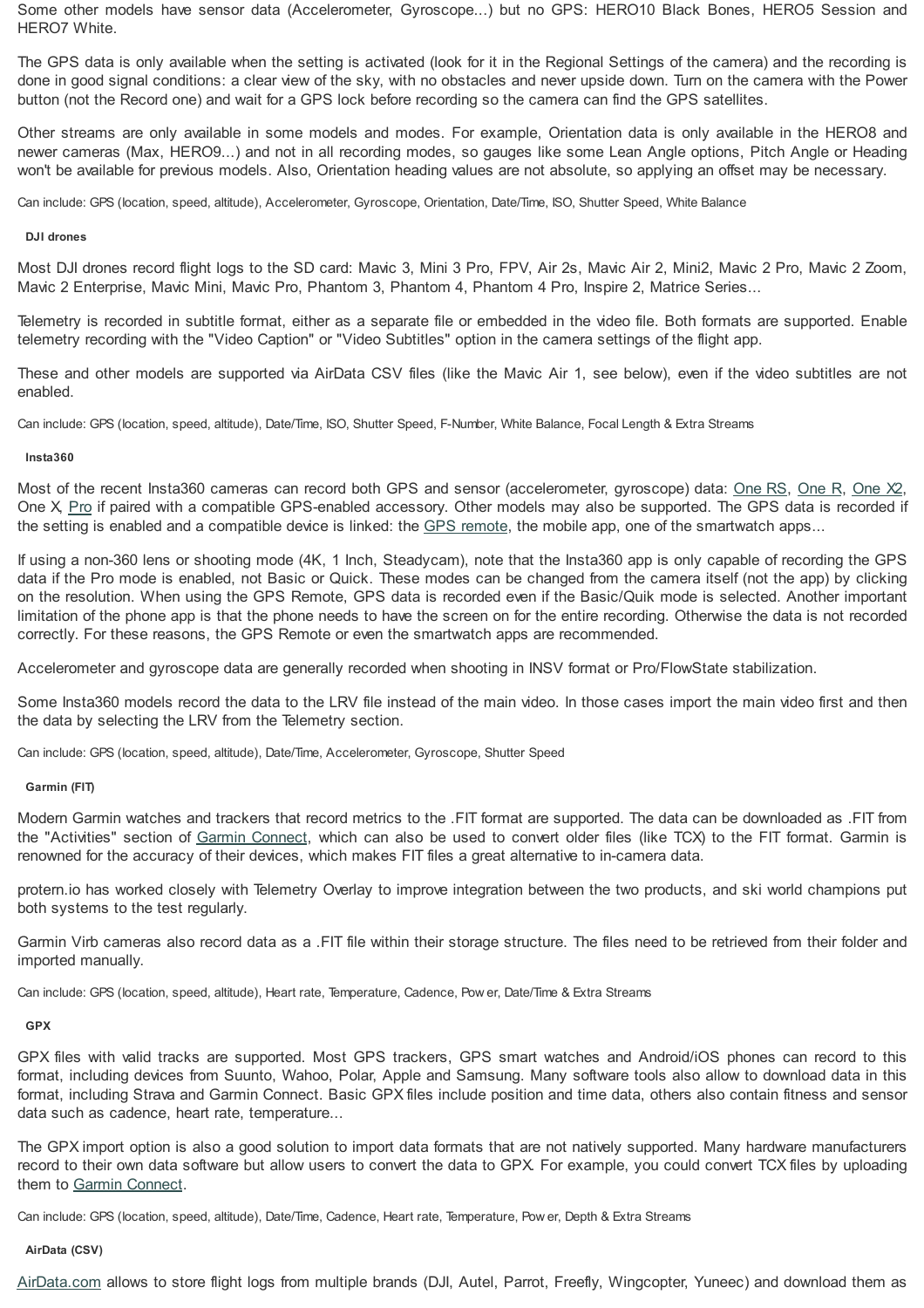CSV files. These contain more data fields than the DJI video captions and are more accurate, but are not always automatically synced. By using both you can sync one to the other and have the best of both worlds.

To retrieve the AirData CSV files you need to

- + Register in [AirData.com](https://airdata.com/)
- + Upload your flight logs to AirData. See [instructions](https://app.airdata.com/main?a=upload)
- + Go To [AirData.com](https://airdata.com/) > **My Flights** > **My Logs**, select your flight by date and download it as CSV

Not all drone models include all the data streams.

Can include: GPS (location, speed, altitude), Battery, Orientation, Gimbal, Thumbsticks, Voltage, Rate of Climb, Date/Time & Extra Streams

# **Garmin Flight Log (CSV)**

[G1000](https://buy.garmin.com/en-US/US/p/6420), [G300](https://buy.garmin.com/en-US/US/p/69324), G3X [Touch](https://buy.garmin.com/en-US/US/p/682215), [G5](https://buy.garmin.com/en-US/US/p/570665), [G500](https://www.garmin.com/en-US/p/612862) TXi and [G2000](https://www.garmin.com/en-US/p/97668) are a avionics suites designed by Garmin for aircraft. They record data to a CSV file at a 1Hz rate and include location, speed, orientation and other useful data streams. Compatibility with G900X has not been tested.

These logs tend to be very accurate as they are based on high quality hardware sensors which require great precision for navigation and safety. They are a great alternative to using in-camera GPS data. Not all device models include all the data streams.

Can include: GPS (location, speed, altitude), Orientation, Airspeed, Rate of Climb, Altimeter, Engine RPM, Oil Temperature & Pressure, Voltage, Accelerometer, Temperature, Battery, Turn Coordinator, Date/Time & Extra Streams

**IGC**

International Gliding [Commission](https://www.fai.org/commission/igc) (IGC) files contain GPS, barometer data and can sometimes include additional data like attitude, temperature or airspeed. The data is designed for multiple types of glider flights. Barometer-based altitude tends to provide much more accurate results than GPS-based altitude.

Can include: GPS (location, speed, altitude), Rate of Climb, Altimeter, Airspeed, Temperature, Accelerometer, Date/Time & Extra Streams

# **Tesla (CSV)**

(Experimental) Some Tesla vehicles (like the Model 3 Performance) have a Track [Mode](https://www.tesla.com/support/track-mode) setting that allows drivers to customize their handling. In this mode, the car also records a significant amount of car metrics to the CSV format.

Video and telemetry data is downloadable to a USB drive. the data includes lap times, acceleration, deceleration, G-meter, vehicle thermals and tire utilization. To save data, plug in a USB flash drive with a folder named TeslaTrackMode.

Can include: GPS (location, speed, altitude), Accelerometer, Throttle, Brake Pressure, Steering Wheel, Pow er, Battery, Date/Time & Extra Streams

# **AiM (CSV)**

AiM data [loggers](https://www.aim-sportline.com/) are used in multiple motorsports for accurate time tracking. Popular models include the Mychron series for Karting. The CSV files can be obtained with the AIM race analysis software by selecting a "Time" export and including at least the following streams: Time (sec), GPS\_Altitude (m), GPS\_Latitude (°), GPS\_Longitude (°), GPS\_Speed (km/h or mph).

Support for AiM means Motec devices are also supported experimentally, but they have not been as thoroughly tested.

Can include: GPS (location, speed, altitude), Accelerometer, Gyroscope, Voltage, Engine RPM, Gear, Throttle, Brake, Brake Pressure, Steering Wheel, Temperature, Date/Time & Extra Streams

# **Alfano (ZIP)**

[Alfano](https://www.alfano.com/) creates lap timer hardware for motorsports, especially karting. One of their most popular devices is the Alfano 6. ZIP files are supported (not their contents separately, but the entire ZIP file).

Can include: GPS (location, speed, altitude), Engine RPM, Gear, Throttle, Brake, Steering Wheel, Date/Time & Extra Streams

# **ArduPilot (CSV)**

(Experimental) [ArduPilot](https://ardupilot.org/) is an open source autopilot system supporting many vehicle types: multi-copters, traditional helicopters, fixed wing aircraft, boats, submarines, rovers and more. It allows exporting the recorded data to CSV format for DashWare.

Stream/gauge availability depends greatly on the specific setup for a vehicle. Other DashWare CSV files could be compatible but have not been tested.

Can include: GPS (location, speed, altitude), Orientation, Voltage, Date/Time & Extra Streams

# **RaceBox**

[RaceBox](https://www.racebox.pro/) manufactures motorsports timing systems with high frequency and precision GPS sensors, with a focus on lap timing and drag metering.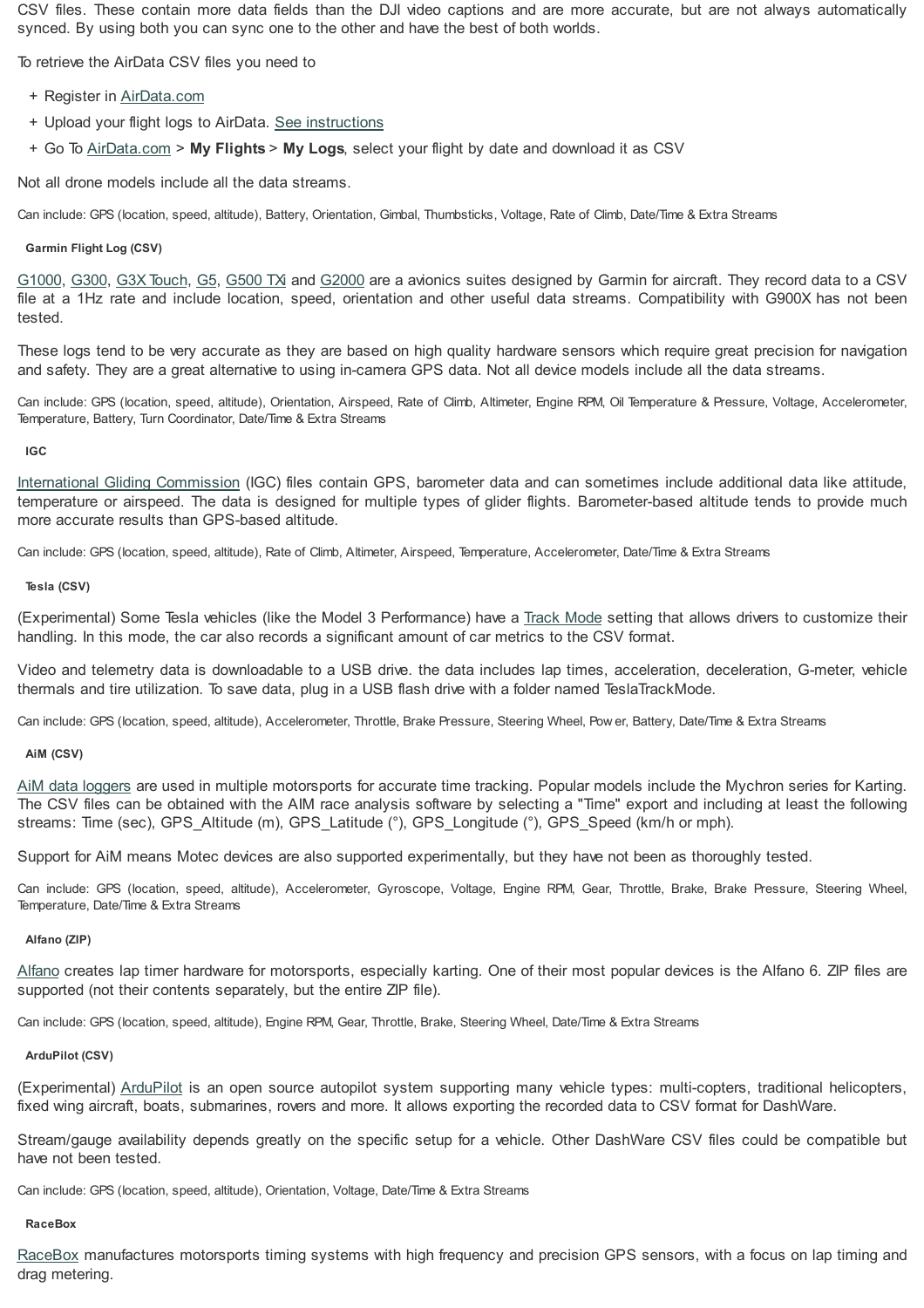The RaceBox and Telemetry Overlay teams collaborated to ensure compatibility and an easy workflow.

Can include: GPS (location, speed, altitude), Accelerometer, Gyroscope, Date/Time & Extra Streams

# **INNOV (MP4/TS)**

(Experimental) [INNOV](https://innovv.cam/) creates dash cams with a focus on surveillance, mostly used on motorcycles, but also on other vehicles. GPS data is recorded via a hardware module. Basic support should work with models K2, K3 and K5, although altitude data seems to be missing on some. Other models have not been tested.

Looking for data in INNOV files can be very slow, so the program does not do it by default. You will need to enable this in Settings.

Can include: GPS (location, speed, altitude), Date/Time

# **NMEA (TXT/LOG)**

Text based files containing NMEA 0183 sentences are supported. These are typically used by GPS recievers to send information on position, speed and acuracy. The specification has been defined by, and is controlled by, the National Marine Electronics Association.

Some cameras record GPS data to this format, for example Sony's HDR-AS300 Action Cam or the Olympus TG-Tracker. NMEA 2000 files are not supported.

Can include: GPS (location, speed, altitude), Date/Time

# **Starlane (CSV)**

(Experimental) [Starlane](http://www.starlane.com/) manufactures electronics for motorsports, including physical lap timers like Davinci and Corsaro. Data can be transferred in CSV format.

Can include: GPS (location, speed, altitude), Accelerometer, Gear, Voltage, Engine RPM, Date/Time & Extra Streams

**I2M (CSV)**

(Experimental) [I2M](https://i2m.it/) creates electronic components and software for motorports, especially motorcycling. Their DAT logs can be converted to the supported CSV files with the Danas Pro software. Preserving the file name convention of the DAT file in the CSV should help calculate good timing data.

Can include: GPS (location, speed, altitude), Accelerometer, Gear, Voltage, Engine RPM, Heart rate, Brake, Date/Time & Extra Streams

# **Sailmon (CSV)**

(Experimental) [Sailmon](https://sailmon.com/) manufactures sailing instruments for boats, including the Sailmon Max. Other models have not been tested.

Can include: GPS (location, speed, altitude), Orientation, Date/Time & Extra Streams

# **protern.io (CSV)**

[protern.io](https://protern.io/) creates hardware and software for alpine ski coaching improvement via accurate data analysis. GPS-based gauges with good frequency and accuracy are available with their CSV files.

Can include: GPS (location, speed, altitude), Date/Time & Extra Streams

# **Android/iPhone**

Android and iOS (iPhone, iPad, Apple Watch) devices can record GPX files with GPS and other sensor data with the right apps if the necessary sensors are [connected.](https://apps.apple.com/us/app/gpx-trail-tracker/id932361069) For simple GPX files with GPS data, you can use GPS Logger for [Android](https://play.google.com/store/apps/details?id=eu.basicairdata.graziano.gpslogger) or GPX Trail Tracker for iOS. Other apps might be able to capture additional streams like heart rate, power...

Can include: GPS (location, speed, altitude), Date/Time, Cadence, Heart rate, Temperature, Pow er, Depth & Extra Streams

# **Unipro (TSV)**

(Experimental) Raw TSV logs from Unipro [laptimers](https://uniprolaptimer.com/) are supported. Only the first session is considered, so make sure to export a single session from the Unipro software.

Can include: GPS (location, speed, altitude), Accelerometer, Engine RPM, Brake, Throttle, Brake, Voltage, Steering Wheel, Date/Time & Extra Streams

# **RaceCapture (LOG)**

RaceCapture devices and software by [AutoSport](https://www.autosportlabs.com/) Labs are generally used for motorsports data logging and record data specific to racing, such as RPM, engaged gear, fuel level, lap times...

Can include: GPS (location, speed, altitude), Accelerometer, Gyroscope, Engine RPM, Gear, Voltage, Oil Temperature & Pressure, Fuel Level, Coolant Temperature & Pressure, Date/Time & Extra Streams

#### **RaceChrono (CSV)**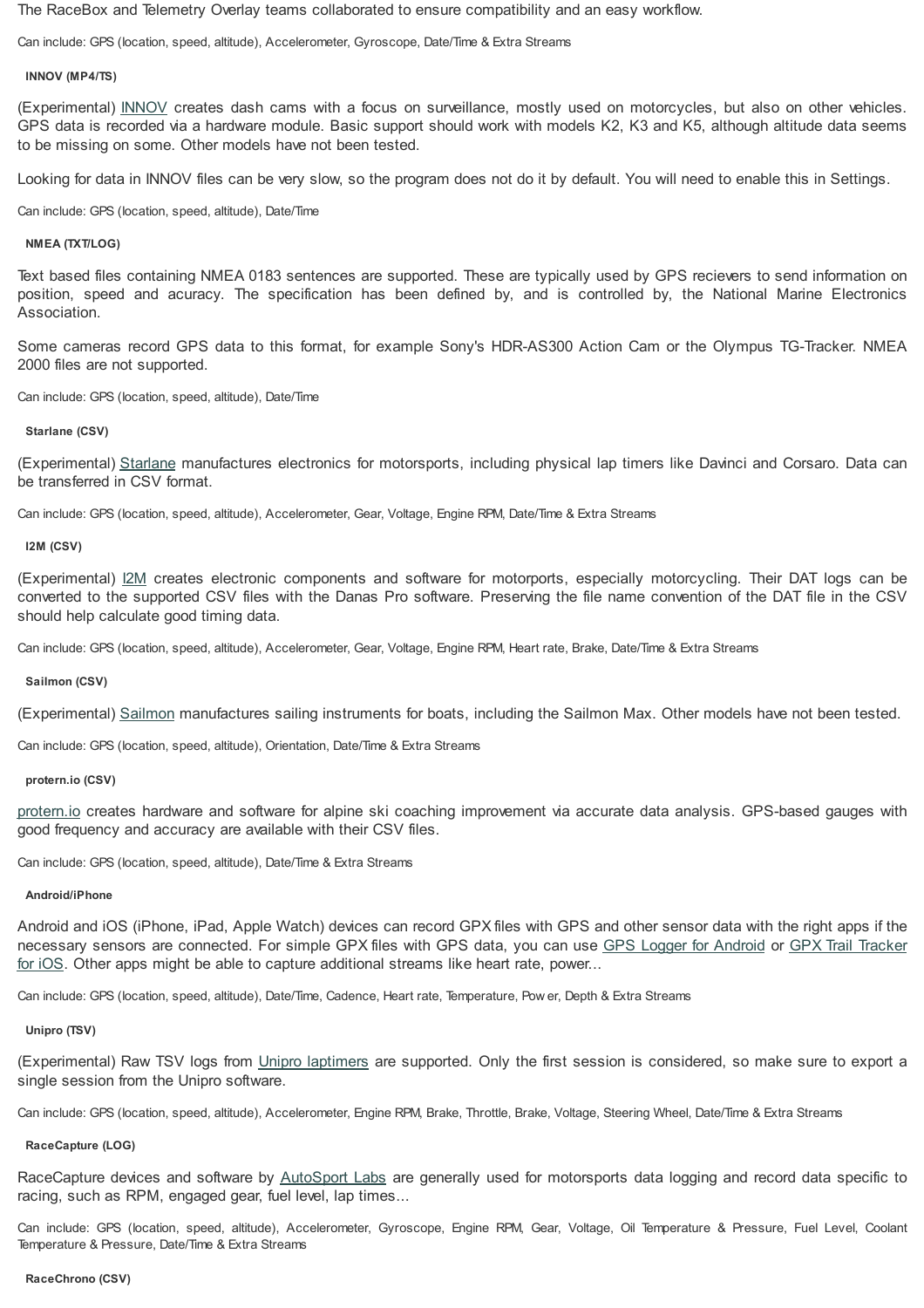[RaceChrono](https://racechrono.com/) is a lap timer, data logging and data analysis app designed for use in motorsports. It runs on mobile phones and can export CSV logs with multiple data streams. Versions 1, 2 and 3 of their CSV format are supported.

Can include: GPS (location, speed, altitude), Engine RPM, Throttle, Accelerometer, Orientation, Temperature, Fuel Level, Date/Time & Extra Streams

#### **GRT Av ionics EFIS (CSV)**

(Experimental) GRT [Avionics](https://grtavionics.com/) manufactures electronic flight instrumentation. Their EFIS devices can export flight log data as CSV. The default units and headers are expected.

Can include: GPS (location, speed, altitude), Orientation, Airspeed, Rate of Climb, Altimeter, Engine RPM, Oil Temperature & Pressure, Voltage, Temperature, Date/Time & Extra Streams

#### **QStarz (CSV)**

(Experimental) [QStarz](http://racing.qstarz.com/) Racing Club produces GPS and IMU trackers designed for motorsports racing, but also useful in other fields due to their small size, low weight and high GPS frequency.

Can include: GPS (location, speed, altitude), Accelerometer, Date/Time & Extra Streams

#### **Parrot**

[Parrot](https://www.parrot.com/) manufactures consummer and prosummer drones like the Anafi and Disco, which can record GPS data directly into the video files themselves. Other drone models might be compatible but have not been tested. For more detailed flight logs and better compatibility (Bepop 2...), use the AirData import option instead.

Can include: GPS (location, speed, altitude), Date/Time

#### **FlySight (CSV)**

(Experimental) [FlySight](http://www.flysight.ca/) devices for wingsuit pilots provide real-time audible indication of glide ratio, horizontal or vertical speed. They also record basic GPS data to exportable CSV files.

Can include: GPS (location, speed, altitude), Date/Time & Extra Streams

#### **Aprilia (TXT)**

[\(Experimental\)](https://www.piaggio.com/en_EN/accessories/vehicle-accessories/tech-scooter/piaggio-multimedia-platform-pmp-606409m/) TXT logs from Aprilia's motorbikes, recorded using their [V4-MP](https://www.aprilia.com/ca_EN/technology/V4-mp/) app and the electronic unit Piaggio Multimedia Platform are supported. The app allows to extract the log files by sending them as an email.

Can include: GPS (location, speed, altitude), Accelerometer, Gear, Engine RPM, Throttle, Pow er, Date/Time & Extra Streams

#### **Harry's LapTimer (CSV)**

(Experimental) Harry's [LapTimer](https://www.gps-laptimer.de/) is a racing timer and data analysis app for Android and iOS that supports external sensors via ODB. That makes it really flexible when it comes to recording a wide range of sensors and displaying their values.

Can include: GPS (location, speed, altitude), Orientation, Accelerometer, Gear, Engine RPM, Throttle, Brake Pressure, Oil Temperature & Pressure, Steering Wheel & Extra Streams

# **Expedition (CSV)**

(Experimental) [Expedition](https://www.expeditionmarine.com/) develops software for navigation and sailing, with a focus in racing. Their features include chart plotting, weather display and weather routing.

Can include: GPS (location, speed, altitude), Orientation, Date/Time & Extra Streams

#### **CAMM/generic**

Google's Camera Motion [Metadata](https://developers.google.com/streetview/publish/camm-spec) Spec is a standard that multiple Street View-enabled cameras use for storing GPS and sensor data. Brands like Parrot (Anafi), Insta360 (Pro2) or LabPano (Pilot Era) use this format. Some other generic cameras with similar data streams (GPS) are also supported. Basic support is provided.

Looking for data in generic video formats can be very slow, so the program does not do it by default. You will need to enable this in Settings.

Can include: GPS (location, speed, altitude), Date/Time

#### **VBOX (VBO)**

(Basic support) [RACELOGIC](https://www.vboxmotorsport.co.uk/) designs and manufactures race car camera and data systems for motorsports. Their devices are designed to optimize driver performance and can export data as VBO files. The core data fields are supported and some additional modules too.

Can include: GPS (location, speed, altitude), Accelerometer, Temperature, Voltage, Date/Time & Extra Streams

**Litchi (CSV)**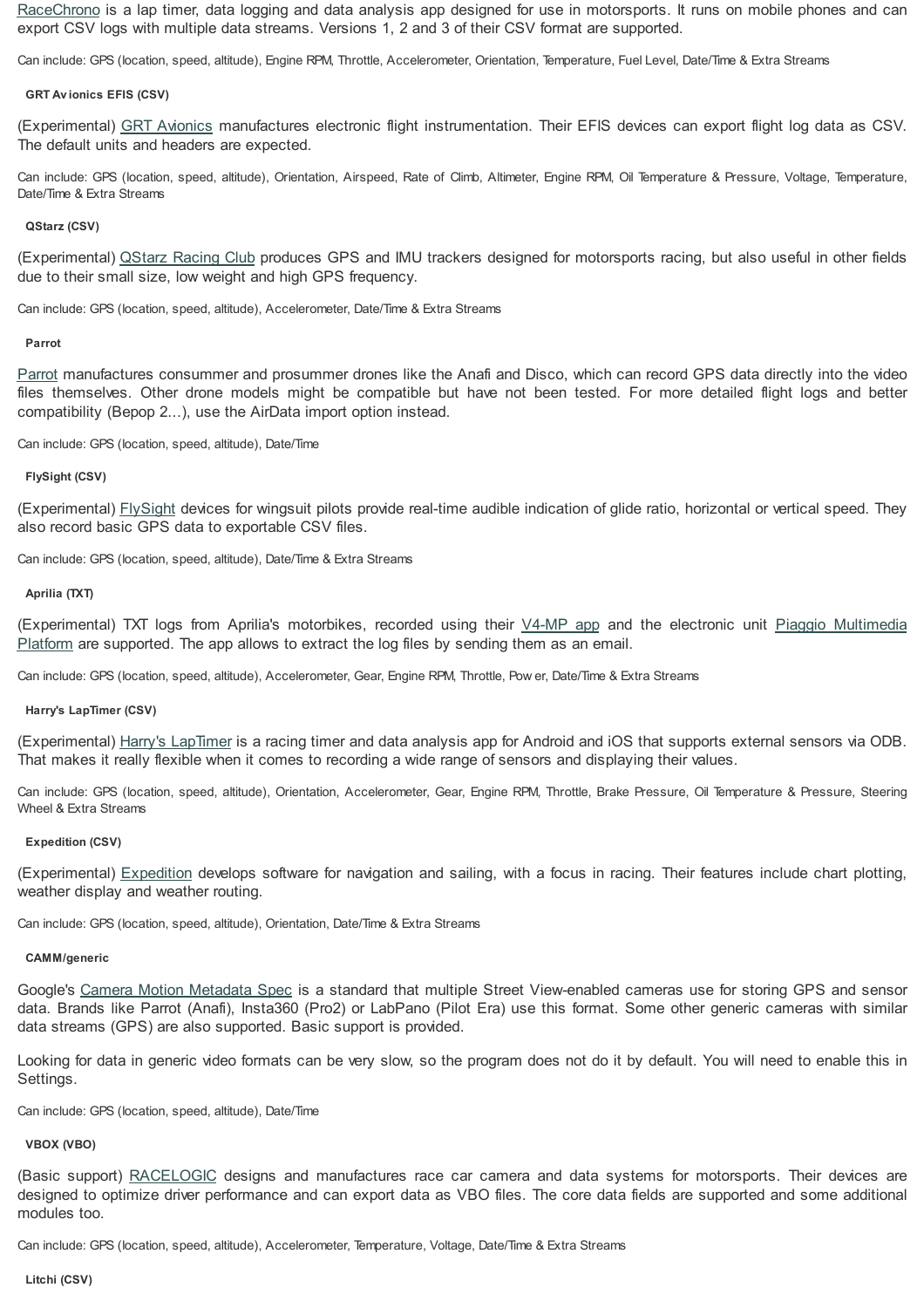[Litchi](https://flylitchi.com/) creates alternative apps to fly DJI drones. It also records flight logs to CSV format, allowing to create preset and custom gauges.

Can include: GPS (location, speed, altitude), Battery, Orientation, Gimbal, Thumbsticks, Voltage, Temperature, Rate of Climb, Date/Time & Extra Streams

#### **KML**

(Basic support) Keyhole Markup Language is an XML notation for expressing geographic annotation and visualization within twodimensional maps and Earth browsers. It was developed for use with Google Earth but is also compatible with programs like ArcGIS, Global Mapper, Blender, Merkaartor, Keyhole PRO... Data loggers like Ebike Analyzer, Foreflight and many more record to this format.

Only a subset of KML formats is supported: Files with gx:Track elements containing coordinates and a "when" element, or Placemarks with Points and TimeStamps. To import other flavors of KML, try to convert them to one of the supported types of files (KML or other).

Custom KML shapes and layers are not supported for now. To display maps with custom layers see the information on custom MapBox styles.

Some data loggers like ForeFlight might record additional streams like accelerometer and orientation, but using those fully is experimental for now.

Can include: GPS (location, speed, altitude), Date/Time & Extra Streams

### **OpenTX (CSV)**

(Experimental) [OpenTX](https://www.open-tx.org/) is open source firmware for RC radio transmitters that supports multiple radio transmitter models.

Can include: GPS (location, speed, altitude), Orientation, Battery, Rate of Climb, Thumbsticks, Date/Time & Extra Streams

### **Apnealizer (CSV)**

[Apnealizer](https://apnealizer.com/) is a tool that helps you organize and perform detailed analysis of your underwater dives. It exports data to a simple CSV format.

Can include: Depth, Temperature, Heart rate, Date/Time & Extra Streams

### **FuelTech (CSV)**

(Experimental) [FuelTech](https://www.fueltech.net/) manufactures performance engine management systems, like ECUs. Some data streams from their FT550 unit are natively supported, other are available as Custom Gauge or Dynamic Text. CSV files must be exported with a TIME column in seconds.

GPS data is not recorded, so many of the common Telemetry Overlay default gauges are not available, but some racing ones are.

Can include: Engine RPM, Throttle, Gear, Date/Time & Extra Streams

#### **aRacer SpeedTek (CSV)**

(Experimental) aRacer [SpeedTek](https://www.aracer-speedtek.com/) creates a series of EFI-related products that can log some engine data to .loga files. GPS data is not recorded, so many of the common Telemetry Overlay default gauges are not available. Some racing ones are, and other interesting engine streams can be displayed as Custom gauges, including Vehicle Speed.

Can include: Engine RPM, Throttle, Voltage, Gear, Date/Time & Extra Streams

#### **Mind Monitor (CSV)**

(Experimental) Mind [Monitor](https://mind-monitor.com/) is an app used to track EEG brainwave data from "Muse: The [Brain-Sensing](http://choosemuse.com/) Headband" from Interaxon devices. GPS data is not available but acceleration and a range of interesting streams are.

Can include: Date/Time, Accelerometer, Gyroscope & Extra Streams

#### **Custom CSV**

You can create custom CSV files with any columns you need. Columns must be separated by commas. Numbers must use a dot as the decimal point and no separator for thousands.

The first row contains the headers and requires at least **utc (ms)** (unix time in milliseconds) **OR date** (date-time text formatted as YYYY-MM-DDTHH:mm:ss.sssZ) **OR time (ms)** (video time in milliseconds) **OR time (s)** (video time in seconds).

Each header should contain the name of the stream and the units (if available). For example **power (W)**.

Some columns and groups of columns are supported and will allow dedicated gauges. Headers of these columns must be named **exactly as highlighted**.

# + GPS: **lat (deg)**, **lon (deg)**, **alt (m)**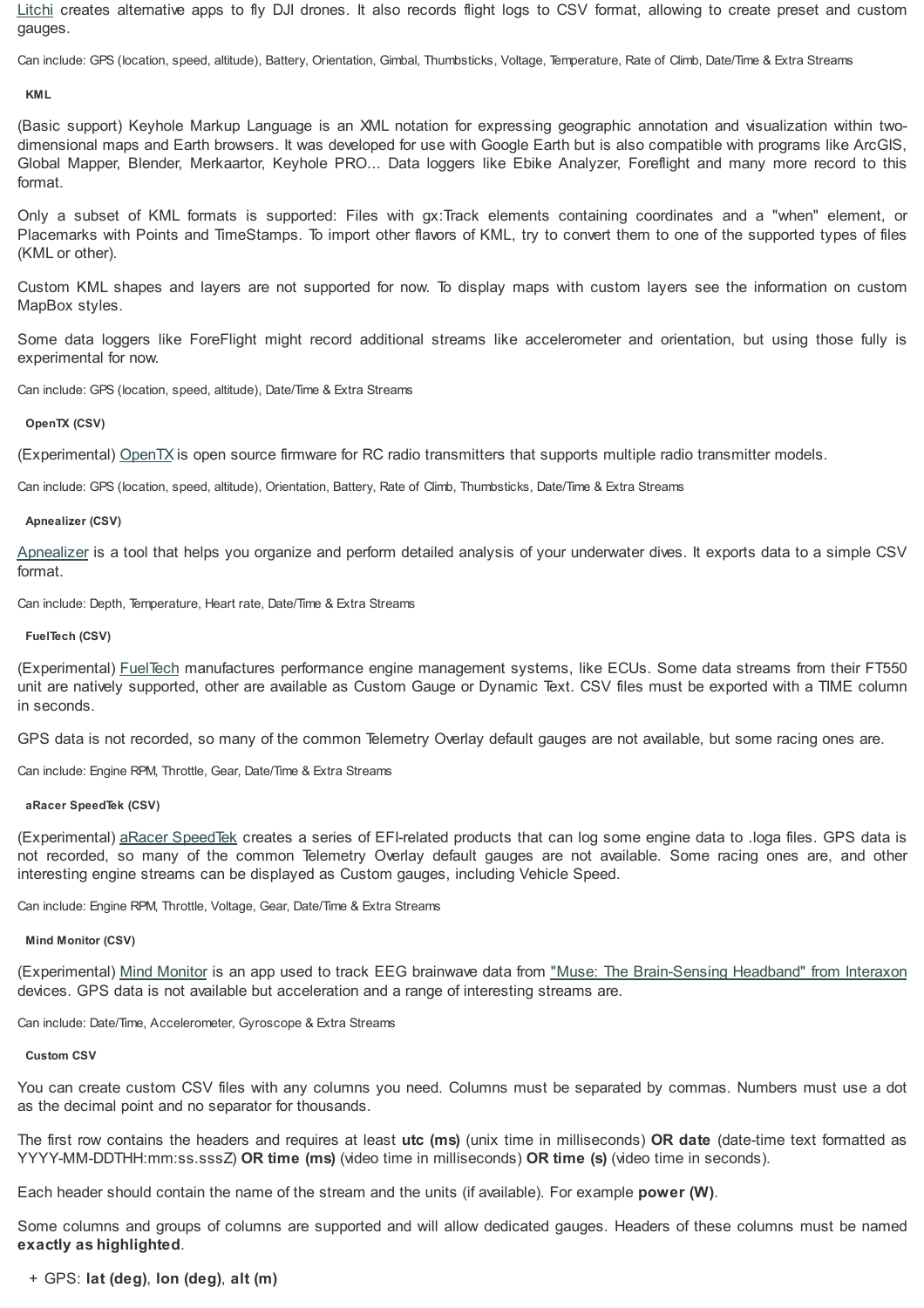- + Orientation: **heading (deg)**, **pitch angle (deg)**, **bank (deg)**
- + Accelerometer: **accel x (m/s²)**, **accel y (m/s²)**, **accel z (m/s²)**
- + Gyroscope: **gyro x (deg/s)**, **gyro y (deg/s)**, **gyro z (deg/s)**
- + **gear**
- + **engine (rpm)**
- + Airspeed: **ias (kn)**, **tas (kn)**
- + **vertical speed (ft/min)**
- + Altimeter: **barometric altitude (ft)**, **msl altitude (ft)**, **barometer setting (inHg)**
- + Turn Coordinator: **turn rate (deg/s)**, **slip skid**

Other columns will be read as either numeric values (for Custom gauges) or text values (for the Dynamic Text gauge). Text columns should not contain commas.

You can force a column to be interpreted as text by using **(text)** as units in the header. This can be useful to preserve a certain number formatting.

# For example:

| time(ms) | lat (deg)   | $lon$ (deg) | alt $(m)$ | custom 1 (unit) | custom 2 (text) |
|----------|-------------|-------------|-----------|-----------------|-----------------|
| 0        | 41.91438947 | 1.685143395 | 100       | 42              | Sentence A      |
| 100      | 41.91438948 | 1.685143396 | 101       | 43              | Sentence B      |
| 200      | 41.91438949 | 1.685143397 | 102       | -44             | 00001           |

Using the following supported units will enable unit conversion within the program

- + Speed: km/h, mph, m/s, kn, ft/min, m/min, m/h, ft/s, ft/h
- + Distance: m, km, mi, ft, NM, in, STA
- + Acceleration: m/s<sup>2</sup>, g, ft/s<sup>2</sup>
- + Rotation: rad/s, rpm, deg/s, spm
- + Frequency: Hz, KHz, Mhz, GHz
- + Angle: rad, deg, °
- + Percent: %, proportion, per mille
- + Temperature: °C
- + Pressure: Pa, hPa, psi, kPa, inHg, bar
- + Power: W, hp, mW, kW, MW
- + Time: h, min, s, ms
- + Flow: LPH, GPH
- + Volume: L, dL, cL, mL, hL, gal, cm<sup>3</sup>, cc
- + Text: text

Can include: GPS (location, speed, altitude), Accelerometer, Gyroscope, Orientation, Date/Time, Gear, Engine RPM, Airspeed, Rate of Climb, Altimeter, Turn Coordinator, Custom columns

More formats will be added over time. Get in touch if you have a special interest in a particular format or sensor stream.

# **Gauges**

This is where you will spend creative time composing the elements and look of the telemetry overlay.

By default, the program will suggest some basic gauges after you load telemetry data. You can leave those or customize everything.

**Bottom area**

# **Add Gauge**

Select the gauges you want to add. You will only be able to choose those that are compatible with the imported telemetry.

These are the available gauge types: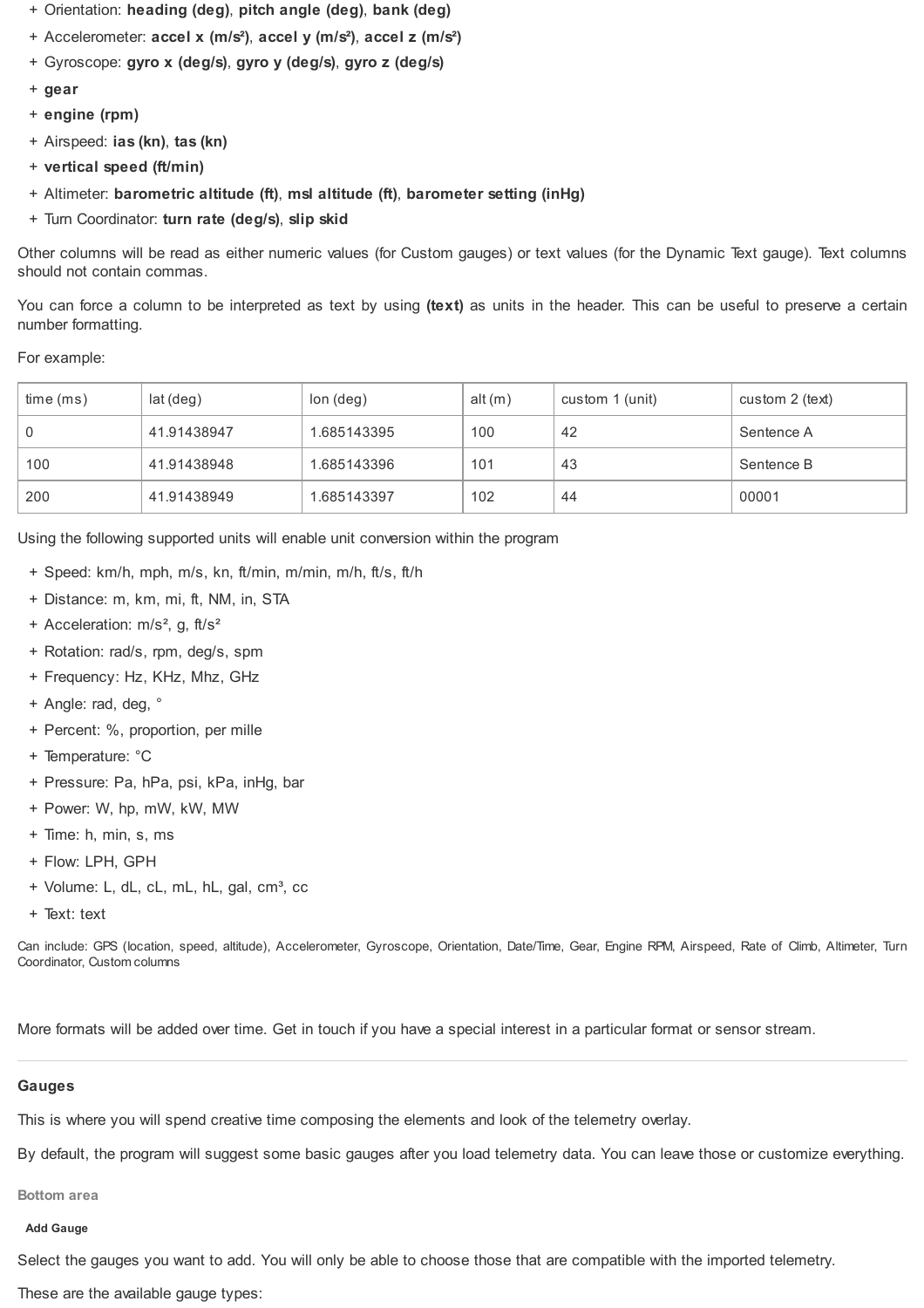+ **Speedometer**: Speed of travel in 2D (latitude and longitude) or 3D (including vertical)

For GoPro, DJI, Insta360, Garmin FIT, GPX, AirData, Garmin Flight Log, AiM, Alfano, IGC, RaceBox, INNOV, VBOX, RaceCapture, RaceChrono, Litchi, Ardupilot, NMEA, Sailmon, Starlane, I2M, GRT Avionics EFIS, protern, phone apps, OpenTX, Expedition, Unipro, QStarz, Parrot, CAMM, Harrys LapTimer, KML, Tesla, FlySight, Aprilia, Custom CSV

+ **GPS Path**: Current coordinates and total path shape with optional speed or altitude color gradient. Map and satellite options

For GoPro, DJI, Insta360, Garmin FIT, GPX, AirData, Garmin Flight Log, AiM, Alfano, IGC, RaceBox, INNOV, VBOX, RaceCapture, RaceChrono, Litchi, Ardupilot, NMEA, Sailmon, Starlane, I2M, GRT Avionics EFIS, protern, phone apps, OpenTX, Expedition, Unipro, QStarz, Parrot, CAMM, Harrys LapTimer, KML, Tesla, FlySight, Aprilia, Custom CSV

+ **Accelerometer**: Experienced forces and vibrations as recorded by the device, by axis or total magnitude

For GoPro, Insta360, Garmin Flight Log, AiM, IGC, RaceBox, VBOX, RaceCapture, RaceChrono, Starlane, I2M, Unipro, QStarz, Harrys LapTimer, Tesla, Aprilia, Mind Monitor, Custom CSV

+ **Altitude**: Altitude relative to sea level or lowest point of the path

For GoPro, DJI, Insta360, Garmin FIT, GPX, AirData, Garmin Flight Log, AiM, Alfano, IGC, RaceBox, INNOV, VBOX, RaceCapture, RaceChrono, Litchi, Ardupilot, NMEA, Sailmon, Starlane, I2M, GRT Avionics EFIS, protern, phone apps, OpenTX, Expedition, Unipro, QStarz, Parrot, CAMM, Harrys LapTimer, KML, Tesla, FlySight, Aprilia, Custom CSV

# + **Distance**: Current and total distance travelled

For GoPro, DJI, Insta360, Garmin FIT, GPX, AirData, Garmin Flight Log, AiM, Alfano, IGC, RaceBox, INNOV, VBOX, RaceCapture, RaceChrono, Litchi, Ardupilot, NMEA, Sailmon, Starlane, I2M, GRT Avionics EFIS, protern, phone apps, OpenTX, Expedition, Unipro, QStarz, Parrot, CAMM, Harrys LapTimer, KML, Tesla, FlySight, Aprilia, Custom CSV

### + **Heart Rate**: Heart rate in beats per minute

For Garmin FIT, GPX, Apnealizer, I2M, phone apps

+ **Slope**: Angle or percentage of ascent or descent. Requires very accurate altitude data

For GoPro, DJI, Insta360, Garmin FIT, GPX, AirData, Garmin Flight Log, AiM, Alfano, IGC, RaceBox, INNOV, VBOX, RaceCapture, RaceChrono, Litchi, Ardupilot, NMEA, Sailmon, Starlane, I2M, GRT Avionics EFIS, protern, phone apps, OpenTX, Expedition, Unipro, QStarz, Parrot, CAMM, Harrys LapTimer, KML, Tesla, FlySight, Aprilia, Custom CSV

+ **Dynamic Map**: Moving GPS map with zoom, tilt and orientation controls for a much more customizable tracking (might not work on Windows 7)

For GoPro, DJI, Insta360, Garmin FIT, GPX, AirData, Garmin Flight Log, AiM, Alfano, IGC, RaceBox, INNOV, VBOX, RaceCapture, RaceChrono, Litchi, Ardupilot, NMEA, Sailmon, Starlane, I2M, GRT Avionics EFIS, protern, phone apps, OpenTX, Expedition, Unipro, QStarz, Parrot, CAMM, Harrys LapTimer, KML, Tesla, FlySight, Aprilia, Custom CSV

+ **Gyroscope**: Rotation (angular speed) recorded by the device, per axis

For GoPro, Insta360, AiM, RaceBox, RaceCapture, Mind Monitor, Custom CSV

+ **Bearing**: Direction of travel relative to the North. Also known as Track

For GoPro, DJI, Insta360, Garmin FIT, GPX, AirData, Garmin Flight Log, AiM, Alfano, IGC, RaceBox, INNOV, VBOX, RaceCapture, RaceChrono, Litchi, Ardupilot, NMEA, Sailmon, Starlane, I2M, GRT Avionics EFIS, protern, phone apps, OpenTX, Expedition, Unipro, QStarz, Parrot, CAMM, Harrys LapTimer, KML, Tesla, FlySight, Aprilia, Custom CSV

+ **Acceleration (GPS)**: Acceleration based on GPS data. Designed for 4 wheel vehicles. Requires a highly accurate GPS signal

For GoPro, DJI, Insta360, Garmin FIT, GPX, AirData, Garmin Flight Log, AiM, Alfano, IGC, RaceBox, INNOV, VBOX, RaceCapture, RaceChrono, Litchi, Ardupilot, NMEA, Sailmon, Starlane, I2M, GRT Avionics EFIS, protern, phone apps, OpenTX, Expedition, Unipro, QStarz, Parrot, CAMM, Harrys LapTimer, KML, Tesla, FlySight, Aprilia, Custom CSV

+ **Time & Date**: Customizable time. Can be based on GPS time, file time or custom. Stopwatch option

For GoPro, DJI, Insta360, Garmin FIT, GPX, AirData, Garmin Flight Log, AiM, Alfano, IGC, RaceBox, INNOV, VBOX, RaceCapture, RaceChrono, Apnealizer, Litchi, Ardupilot, NMEA, Sailmon, Starlane, I2M, GRT Avionics EFIS, protern, phone apps, OpenTX, Expedition, Unipro, QStarz, Parrot, CAMM, KML, Tesla, FlySight, Aprilia, FuelTech, aRacer, Mind Monitor, Custom CSV

+ **Lap Timer**: Automated lap timer based on GPS positions and a custom finish line. With best lap and lap differences

For GoPro, DJI, Insta360, Garmin FIT, GPX, AirData, Garmin Flight Log, AiM, Alfano, IGC, RaceBox, INNOV, VBOX, RaceCapture, RaceChrono, Litchi, Ardupilot, NMEA, Sailmon, Starlane, I2M, GRT Avionics EFIS, protern, phone apps, OpenTX, Expedition, Unipro, QStarz, Parrot, CAMM, Harrys LapTimer, KML, Tesla, FlySight, Aprilia, Custom CSV

+ **Cadence**: Rotations in an activity, for example from a bicycle pedal

For Garmin FIT, GPX, phone apps

+ **Pace**: Speed for running sports, in terms of time per distance

For GoPro, DJI, Insta360, Garmin FIT, GPX, AirData, Garmin Flight Log, AiM, Alfano, IGC, RaceBox, INNOV, VBOX, RaceCapture, RaceChrono, Litchi, Ardupilot, NMEA, Sailmon, Starlane, I2M, GRT Avionics EFIS, protern, phone apps, OpenTX, Expedition, Unipro, QStarz, Parrot, CAMM, Harrys LapTimer, KML, Tesla, FlySight, Aprilia, Custom CSV

+ **Power**: Measure of power in watts or horsepower

For Garmin FIT, GPX, phone apps, Tesla, Aprilia

+ **Vertical Speed**: Rate of climb or rate of descent, computed from GPS altitude data. Requires very accurate altitude data

For GoPro, DJI, Insta360, Garmin FIT, GPX, AirData, Garmin Flight Log, AiM, Alfano, IGC, RaceBox, INNOV, VBOX, RaceCapture, RaceChrono, Litchi, Ardupilot, NMEA, Sailmon, Starlane, I2M, GRT Avionics EFIS, protern, phone apps, OpenTX, Expedition, Unipro, QStarz, Parrot, CAMM, Harrys LapTimer, KML, Tesla, FlySight, Aprilia, Custom CSV

+ **Thermometer**: Reading from a temperature sensor: ambience, body, device...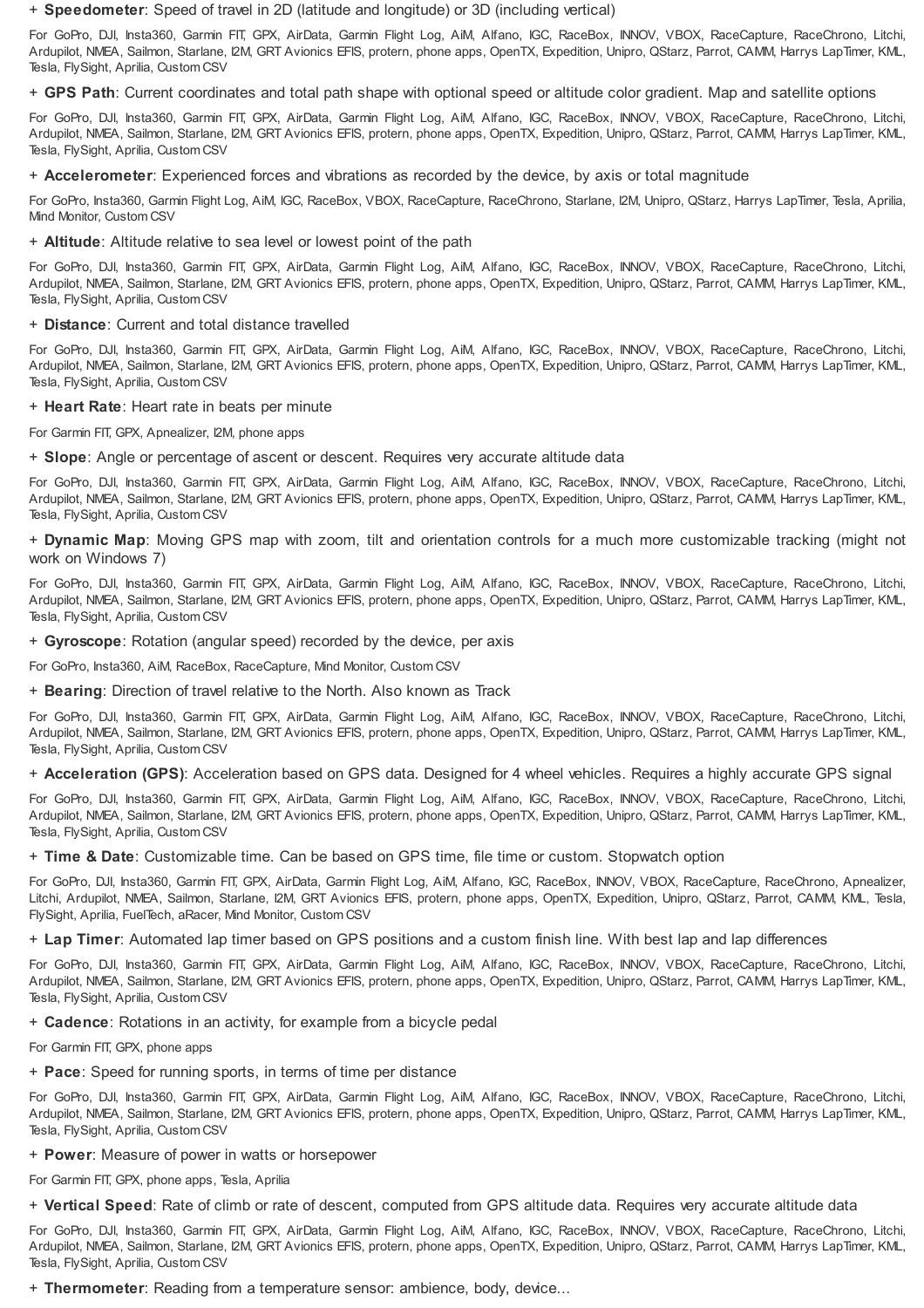For Garmin FIT, GPX, Garmin Flight Log, AiM, IGC, VBOX, RaceChrono, Apnealizer, Litchi, GRT Avionics EFIS, phone apps

+ **Elevation Gain**: Accumulated positive (gain) and negative (loss) changes in altitude throughout the path

For GoPro, DJI, Insta360, Garmin FIT, GPX, AirData, Garmin Flight Log, AiM, Alfano, IGC, RaceBox, INNOV, VBOX, RaceCapture, RaceChrono, Litchi, Ardupilot, NMEA, Sailmon, Starlane, I2M, GRT Avionics EFIS, protern, phone apps, OpenTX, Expedition, Unipro, QStarz, Parrot, CAMM, Harrys LapTimer, KML, Tesla, FlySight, Aprilia, Custom CSV

+ **Dashboard**: Speed, engaged gear and engine RPM in a single especially designed display

For AiM, Alfano, RaceCapture, Starlane, I2M, Harrys LapTimer, Aprilia, Custom CSV

+ **Coordinates**: GPS latitude and longitude

For GoPro, DJI, Insta360, Garmin FIT, GPX, AirData, Garmin Flight Log, AiM, Alfano, IGC, RaceBox, INNOV, VBOX, RaceCapture, RaceChrono, Litchi, Ardupilot, NMEA, Sailmon, Starlane, I2M, GRT Avionics EFIS, protern, phone apps, OpenTX, Expedition, Unipro, QStarz, Parrot, CAMM, Harrys LapTimer, KML, Tesla, FlySight, Aprilia, Custom CSV

+ **Altitude vs Distance**: Shows the elevation profile over distance instead of time. Useful for fitness sports like cycling and running

For GoPro, DJI, Insta360, Garmin FIT, GPX, AirData, Garmin Flight Log, AiM, Alfano, IGC, RaceBox, INNOV, VBOX, RaceCapture, RaceChrono, Litchi, Ardupilot, NMEA, Sailmon, Starlane, I2M, GRT Avionics EFIS, protern, phone apps, OpenTX, Expedition, Unipro, QStarz, Parrot, CAMM, Harrys LapTimer, KML, Tesla, FlySight, Aprilia, Custom CSV

+ **Orientation**: Shows the position of the device in space as heading (or yaw), pitch angle and bank (lean angle or roll)

For GoPro, AirData, Garmin Flight Log, RaceChrono, Litchi, Ardupilot, Sailmon, GRT Avionics EFIS, OpenTX, Expedition, Harrys LapTimer, Custom CSV

+ **Heading**: Shows the direction the device is pointing to

For GoPro, AirData, Garmin Flight Log, RaceChrono, Litchi, Ardupilot, Sailmon, GRT Avionics EFIS, OpenTX, Expedition, Harrys LapTimer, Custom CSV

+ **Gimbal**: Shows the orientation of the camera gimbal as heading and pitch angle

For AirData, Litchi

+ **Gimbal Heading**: Shows the direction the camera is pointing to

For AirData, Litchi

+ **Thumbsticks**: Shows the position of a a remote controller thumbsticks, generally of a drone

For AirData, Litchi, OpenTX

+ **Battery %**: Shows the battery left as a percentage

For AirData, Garmin Flight Log, Litchi, OpenTX, Tesla

+ **Gear**: Shows the current gear of a vehicle

For AiM, Alfano, RaceCapture, Starlane, I2M, Harrys LapTimer, Aprilia, FuelTech, aRacer, Custom CSV

+ **Engine RPM**: Rotational speed of a vehicle engine as Revolutions Per Minute

For Garmin Flight Log, AiM, Alfano, RaceCapture, RaceChrono, Starlane, I2M, GRT Avionics EFIS, Unipro, Harrys LapTimer, Aprilia, FuelTech, aRacer, Custom **CSV** 

+ **Throttle**: How much the throttle pedal or control is being used, as a percentage

For AiM, Alfano, RaceChrono, Unipro, Harrys LapTimer, Tesla, Aprilia, FuelTech, aRacer

+ **Brake**: How much the brake pedal or handle is being used, as a percentage

For AiM, Alfano, I2M, Unipro

+ **Steering Wheel**: Visual representation of the steering wheel position

For AiM, Alfano, Unipro, Harrys LapTimer, Tesla

+ **Lean Angle**: Angle or rotation recorded by the device around the longitudinal axis. Also called banking or roll

For GoPro, AirData, Garmin Flight Log, RaceChrono, Litchi, Ardupilot, Sailmon, GRT Avionics EFIS, OpenTX, Expedition, Harrys LapTimer, Custom CSV

+ **Lean Angle (2 wheel)**: Lean angle estimate for 2 wheel vehicles based on GPS data. Requires a highly accurate GPS signal

For GoPro, DJI, Insta360, Garmin FIT, GPX, AirData, Garmin Flight Log, AiM, Alfano, IGC, RaceBox, INNOV, VBOX, RaceCapture, RaceChrono, Litchi, Ardupilot, NMEA, Sailmon, Starlane, I2M, GRT Avionics EFIS, protern, phone apps, OpenTX, Expedition, Unipro, QStarz, Parrot, CAMM, Harrys LapTimer, KML, Tesla, FlySight, Aprilia, Custom CSV

+ **Airspeed**: Analog display with speed through air (or over ground if only GPS available)

For GoPro, DJI, Insta360, Garmin FIT, GPX, AirData, Garmin Flight Log, AiM, Alfano, IGC, RaceBox, INNOV, VBOX, RaceCapture, RaceChrono, Litchi, Ardupilot, NMEA, Sailmon, Starlane, I2M, GRT Avionics EFIS, protern, phone apps, OpenTX, Expedition, Unipro, QStarz, Parrot, CAMM, Harrys LapTimer, KML, Tesla, FlySight, Aprilia, Custom CSV

+ **Altimeter**: Barometric-like instrument with customizable altitude information in a round display

For GoPro, DJI, Insta360, Garmin FIT, GPX, AirData, Garmin Flight Log, AiM, Alfano, IGC, RaceBox, INNOV, VBOX, RaceCapture, RaceChrono, Litchi, Ardupilot, NMEA, Sailmon, Starlane, I2M, GRT Avionics EFIS, protern, phone apps, OpenTX, Expedition, Unipro, QStarz, Parrot, CAMM, Harrys LapTimer, KML, Tesla, FlySight, Aprilia, Custom CSV

+ **Attitude Indicator**: Aviation-inspired instrument showing the pitch and bank (roll) relative to the horizon. Requires good orientation data

For GoPro, AirData, Garmin Flight Log, RaceChrono, Litchi, Ardupilot, Sailmon, GRT Avionics EFIS, OpenTX, Expedition, Harrys LapTimer, Custom CSV

+ **Heading Indicator**: Compass with an airplane pointing in the heading/bearing direction

For GoPro, DJI, Insta360, Garmin FIT, GPX, AirData, Garmin Flight Log, AiM, Alfano, IGC, RaceBox, INNOV, VBOX, RaceCapture, RaceChrono, Litchi,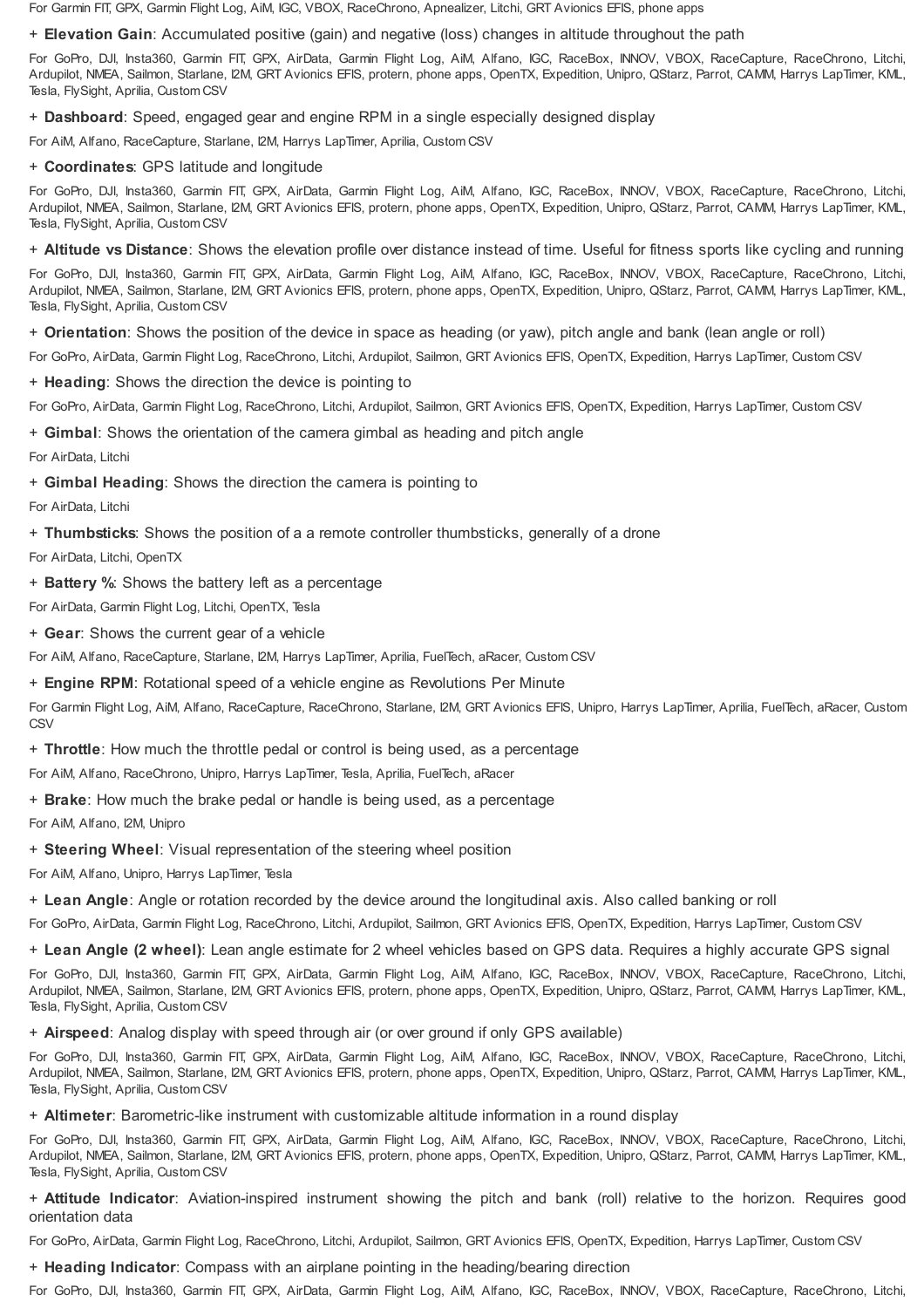Ardupilot, NMEA, Sailmon, Starlane, I2M, GRT Avionics EFIS, protern, phone apps, OpenTX, Expedition, Unipro, QStarz, Parrot, CAMM, Harrys LapTimer, KML, Tesla, FlySight, Aprilia, Custom CSV

+ **Turn Coordinator**: Aviation instrument that combines rate of turn with lateral acceleration to determine coordinated turns vs slipping or skidding

For GoPro, Insta360, Garmin Flight Log, AiM, IGC, RaceBox, VBOX, RaceCapture, RaceChrono, Starlane, I2M, Unipro, QStarz, Harrys LapTimer, Tesla, Aprilia, Custom CSV

+ **Vertical Speed Indicator**: Round aviation-themed gauge with rate of climb or descent data, based on GPS or instrument recordings

For GoPro, DJI, Insta360, Garmin FIT, GPX, AirData, Garmin Flight Log, AiM, Alfano, IGC, RaceBox, INNOV, VBOX, RaceCapture, RaceChrono, Litchi, Ardupilot, NMEA, Sailmon, Starlane, I2M, GRT Avionics EFIS, protern, phone apps, OpenTX, Expedition, Unipro, QStarz, Parrot, CAMM, Harrys LapTimer, KML, Tesla, FlySight, Aprilia, Custom CSV

+ **Pitch Angle**: Angle or rotation recorded by the device around the transversal axis, often in the plane of the travel direction

For GoPro, AirData, Garmin Flight Log, RaceChrono, Litchi, Ardupilot, Sailmon, GRT Avionics EFIS, OpenTX, Expedition, Harrys LapTimer, Custom CSV

+ **Longitudinal Acceleration (GPS)**: GPS-based acceleration along the direction of travel. Requires a highly accurate GPS signal

For GoPro, DJI, Insta360, Garmin FIT, GPX, AirData, Garmin Flight Log, AiM, Alfano, IGC, RaceBox, INNOV, VBOX, RaceCapture, RaceChrono, Litchi, Ardupilot, NMEA, Sailmon, Starlane, I2M, GRT Avionics EFIS, protern, phone apps, OpenTX, Expedition, Unipro, QStarz, Parrot, CAMM, Harrys LapTimer, KML, Tesla, FlySight, Aprilia, Custom CSV

+ **Acceleration (speed-based)**: Longitudinal acceleration based on speed data. Can be more stable than Acceleration (GPS) with some tracking devices

For GoPro, DJI, Insta360, Garmin FIT, GPX, AirData, Garmin Flight Log, AiM, Alfano, IGC, RaceBox, INNOV, VBOX, RaceCapture, RaceChrono, Litchi, Ardupilot, NMEA, Sailmon, Starlane, I2M, GRT Avionics EFIS, protern, phone apps, OpenTX, Expedition, Unipro, QStarz, Parrot, CAMM, Harrys LapTimer, KML, Tesla, FlySight, Aprilia, Custom CSV

+ **Lateral Acceleration (GPS)**: GPS-based acceleration along the left-right axis, ideally of 4 wheel vehicles. Requires a highly accurate GPS signal

For GoPro, DJI, Insta360, Garmin FIT, GPX, AirData, Garmin Flight Log, AiM, Alfano, IGC, RaceBox, INNOV, VBOX, RaceCapture, RaceChrono, Litchi, Ardupilot, NMEA, Sailmon, Starlane, I2M, GRT Avionics EFIS, protern, phone apps, OpenTX, Expedition, Unipro, QStarz, Parrot, CAMM, Harrys LapTimer, KML, Tesla, FlySight, Aprilia, Custom CSV

+ **Attitude Estimate**: Experimental. Inclination (Pitch/Roll) based on gyroscope and accelerometer. Works for non-constant acceleration. Device/camera alignment is important

For GoPro, Insta360, AiM, RaceBox, RaceCapture, Mind Monitor, Custom CSV

+ **GPS Path + Compass**: Like the GPS Path but the position is an arrow pointing to the direction of travel or the device/gimbal heading (when available)

For GoPro, DJI, Insta360, Garmin FIT, GPX, AirData, Garmin Flight Log, AiM, Alfano, IGC, RaceBox, INNOV, VBOX, RaceCapture, RaceChrono, Litchi, Ardupilot, NMEA, Sailmon, Starlane, I2M, GRT Avionics EFIS, protern, phone apps, OpenTX, Expedition, Unipro, QStarz, Parrot, CAMM, Harrys LapTimer, KML, Tesla, FlySight, Aprilia, Custom CSV

+ **Oil Temperature & Pressure**: Readings from vehicle oil sensors

For Garmin Flight Log, RaceCapture, GRT Avionics EFIS, Harrys LapTimer

+ **Coolant Temperature & Pressure**: Readings from vehicle coolant sensors

For RaceCapture

+ **Fuel Level**: Remaining fuel as a percentage

For RaceCapture, RaceChrono

+ **Battery Volts**: Battery level as voltage

For AirData, Garmin Flight Log, AiM, VBOX, RaceCapture, Litchi, Ardupilot, Starlane, I2M, GRT Avionics EFIS, Unipro, aRacer

+ **Distance Home**: Distance in a straight line to the home point or first location

For GoPro, DJI, Insta360, Garmin FIT, GPX, AirData, Garmin Flight Log, AiM, Alfano, IGC, RaceBox, INNOV, VBOX, RaceCapture, RaceChrono, Litchi, Ardupilot, NMEA, Sailmon, Starlane, I2M, GRT Avionics EFIS, protern, phone apps, OpenTX, Expedition, Unipro, QStarz, Parrot, CAMM, Harrys LapTimer, KML, Tesla, FlySight, Aprilia, Custom CSV

+ **Depth**: Vertical distance to the surface, generally used in underwater sports

For GPX, Apnealizer, phone apps

+ **Dive Speed**: Vertical speed, up or down, when performing a dive

For GPX, Apnealizer, phone apps

+ **ISO**: Camera sensitivity to light

For GoPro, DJI

+ **Shutter Speed**: Time a frame is exposed in camera

For GoPro, DJI, Insta360

+ **White Balance**: How colors are interpreted by the camera, with preset icons

For GoPro, DJI

+ **F-Number**: Aperture of the camera diaphragm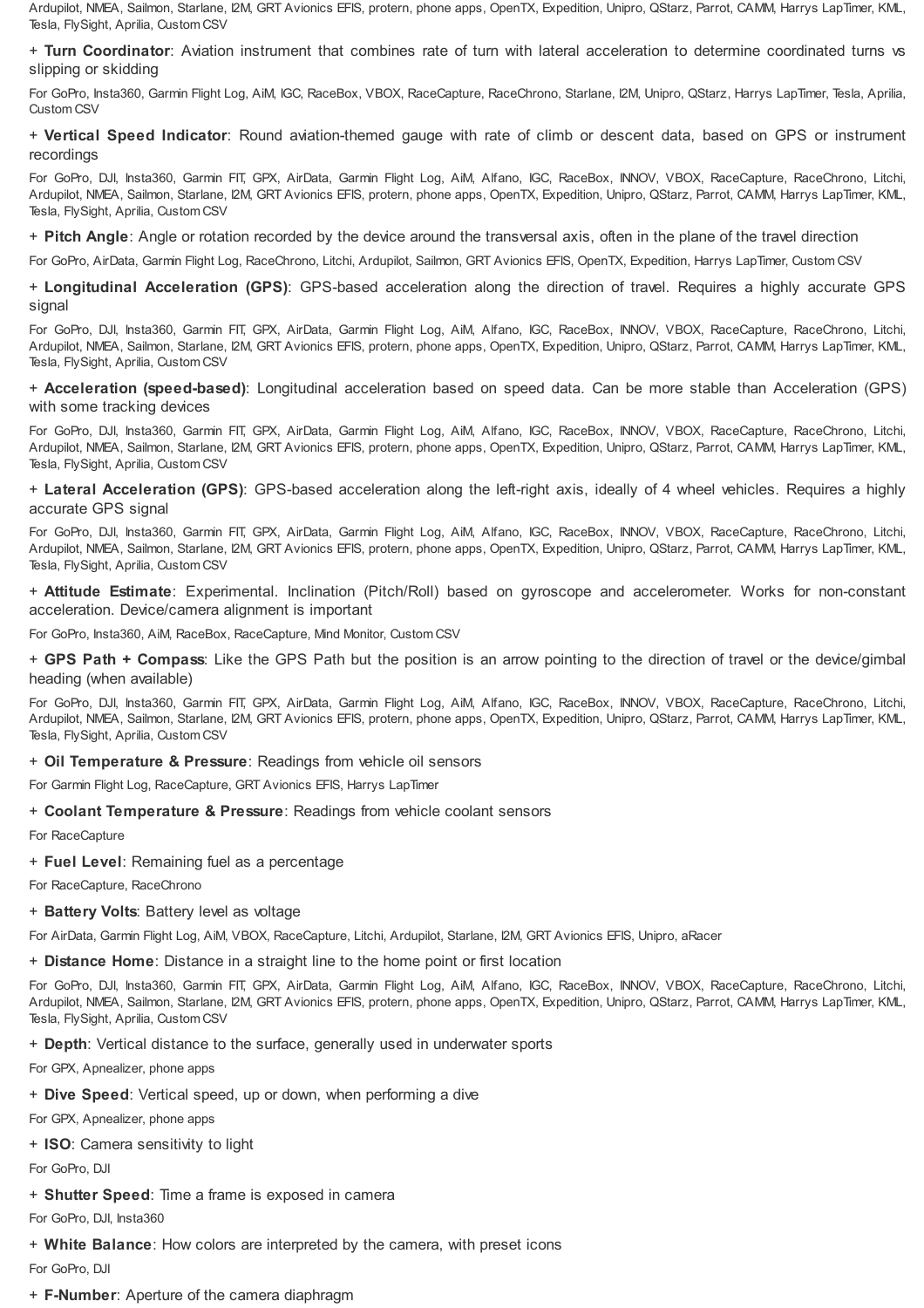For DJI

# + **Focal Length**: Type of lens or zoom level. Determines the vision angle

For DJI

+ **Custom**: Allows to choose any numeric data stream and creates a gauge of the desired style

For GoPro, DJI, Insta360, Garmin FIT, GPX, AirData, Garmin Flight Log, AiM, Alfano, IGC, RaceBox, INNOV, VBOX, RaceCapture, RaceChrono, Apnealizer, Litchi, Ardupilot, NMEA, Sailmon, Starlane, I2M, GRT Avionics EFIS, protern, phone apps, OpenTX, Expedition, Unipro, QStarz, Parrot, CAMM, Harrys LapTimer, KML, Tesla, FlySight, Aprilia, FuelTech, aRacer, Mind Monitor, Custom CSV

+ **Dynamic Text**: Allows to display text from a written stream, for example text columns of a CSV

For GoPro, DJI, Insta360, Garmin FIT, GPX, AirData, Garmin Flight Log, AiM, Alfano, IGC, RaceBox, INNOV, VBOX, RaceCapture, RaceChrono, Apnealizer, Litchi, Ardupilot, NMEA, Sailmon, Starlane, I2M, GRT Avionics EFIS, protern, phone apps, OpenTX, Expedition, Unipro, QStarz, Parrot, CAMM, Harrys LapTimer, KML, Tesla, FlySight, Aprilia, FuelTech, aRacer, Mind Monitor, Custom CSV

# + **Static Title**: Create your own titles or texts

For GoPro, DJI, Insta360, Garmin FIT, GPX, AirData, Garmin Flight Log, AiM, Alfano, IGC, RaceBox, INNOV, VBOX, RaceCapture, RaceChrono, Apnealizer, Litchi, Ardupilot, NMEA, Sailmon, Starlane, I2M, GRT Avionics EFIS, protern, phone apps, OpenTX, Expedition, Unipro, QStarz, Parrot, CAMM, Harrys LapTimer, KML, Tesla, FlySight, Aprilia, FuelTech, aRacer, Mind Monitor, Custom CSV

# + **Static Image**: Import an image file

For GoPro, DJI, Insta360, Garmin FIT, GPX, AirData, Garmin Flight Log, AiM, Alfano, IGC, RaceBox, INNOV, VBOX, RaceCapture, RaceChrono, Apnealizer, Litchi, Ardupilot, NMEA, Sailmon, Starlane, I2M, GRT Avionics EFIS, protern, phone apps, OpenTX, Expedition, Unipro, QStarz, Parrot, CAMM, Harrys LapTimer, KML, Tesla, FlySight, Aprilia, FuelTech, aRacer, Mind Monitor, Custom CSV

# + **Watermark**: Brag about being a Telemetry Overlay user

For GoPro, DJI, Insta360, Garmin FIT, GPX, AirData, Garmin Flight Log, AiM, Alfano, IGC, RaceBox, INNOV, VBOX, RaceCapture, RaceChrono, Apnealizer, Litchi, Ardupilot, NMEA, Sailmon, Starlane, I2M, GRT Avionics EFIS, protern, phone apps, OpenTX, Expedition, Unipro, QStarz, Parrot, CAMM, Harrys LapTimer, KML, Tesla, FlySight, Aprilia, FuelTech, aRacer, Mind Monitor, Custom CSV

+ More to come...

Some gauges have variants

- + **Mini**: Minimal gauge with just an icon, a value and some labels
- + **Vs Time**: Graph showing the evolution of the value throughout the video
- + **Scope**: Moving graph showing the evolution of the value for a few seconds around the current time
- + **Circular**: Partial or full circle where the current value is indicated by a needle or completion bar

+ **Completion**: Vertical or horizontal bar where the value is indicated by filling the space between the minimum and maximum values and by progressively adapting the color

- + **Gradient**: Bar painted with a gradient between the up and down colors that is filled according to the current value
- + **Positive Negative**: Bar that paints positive and negative values in opposite directions and different colors

+ **Value in Range**: Bar where the current value is marked by a rectangular mark and a number moving between the minumum and the maximum

+ **Compass**: 360 degree circle to indicate a direction (such as Bearing or Heading) relative to the cardinal direction

- + **Tilt**: Symmetric angle range used to indicate inclination level, bank, roll
- + **Digital**: Glowing ticks that can take multiple shapes and show progress with both completion and color gradients
- + **On Off**: Displays enabled (on, true, zero) or disabled (off, false, one) values, like a switch or boolean
- + **Design**: Gauges with more curated designs, often hardware-inspired, but fewer customization options and less affected by general settings like colors or shadows

Gauges are organized by type (Basic, Advanced, Minimal...) and you can also add Custom gauges and elements, which can be based on any available data source or on static user-input (like static titles or images).

You can search gauges by their name, description or the streams they use.

Most gauges share many of their features, settings and controls, but there are some special cases worth mentioning.

**GPS Path** allows to load a background image from the Shape control tab. This can be one of multiple map styles or a satellite photo of the area. This gauge also allows you to set a "Value type", which in this case refers to a third dimension (in addition to latitude and longitude) that will determine the color gradient (up & down colors) of the path.

**Time & Date**: The program will try to read the video time from GPS timestamps. If these are missing, it will read the time from the video file. The gauge can be turned into a stop-watch by using the trim controls section.

**Static Title / Image**: These allow you to place text or images anywhere on the screen to provide context information or a watermark a project. You can also decide when they appear or disappear by setting trims.

**Accelerometer / Gyroscope**: The shape tab of these gauges allows to indicate the "orientation" the device was in when recording. This enables the correct interpretation of the forces on each axis. This generally assumes the device is pointing in the same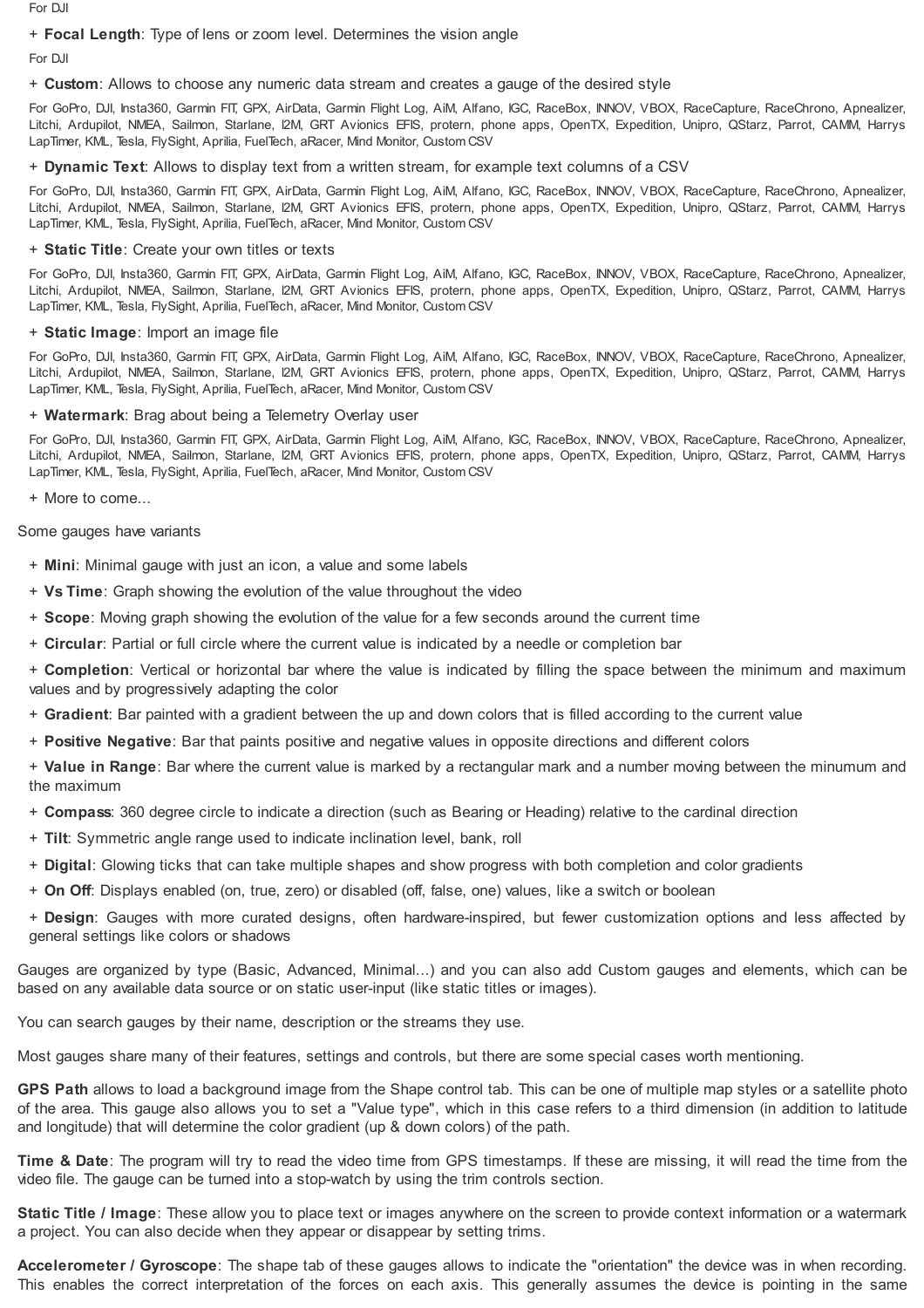direction of the lens. For example, a 180 Orient value would mean the sensor or device was upside down.

# **Edit Gauges**

Click on a gauge to load it on the right-hand area and edit its properties.

# **Sync Telemetry**

Choose a telemetry source and change its time offset and speed so it matches the video footage.

**Source to sync** lets you choose which telemetry source you want to sync, if there is more than one.

**Sync to** determines when the telemetry data starts (or ends).

- + **Video Start:** The data starts when the video starts
- + **Video End:** The data ends when the video ends
- + **In Point:** The data starts at the Project In Point (see the Project section)
- + **Out Point:** The data ends at the Project Out Point
- + **Video Timestamp:** The app will use the data timestamps and the video timestamps to find a sync point (unreliable)

+ **Other telemetry source:** If a different data source is already in sync, use its timestamps to sync this one

+ **Offset / Offset slider:** If none of the options provides an exact sync, you can manually specify a sync offset in seconds or milliseconds until you get a good result

+ **Starts/Ends Now:** Set the data beginning or end to the current video time

**Data Speed** allows to correct differences between the speed of the data and the speed of the video, especially in time-lapses.

- + **Real Time:** The original data speed is correct
- + **Match Video:** The data should last the same as the video
- + **In to Out:** The data should last the same as the In and Out Porject points (see Project section)
- + **Other telemetry source:** If a different data source has the correct speed setting, copy it to the current one
- + **Stretch:** If the previous options do not provide correct speed, you can modify the speed as a percentage on top of them

For example, if you started tracking telemetry with a watch after the video started, you can go to the Project section and set the In point to the moment the telemetry starts, then sync to the In Point.

Note that this setting will apply to every gauge that uses this stream.

# **Trim (element)**

Some gauges allow you to trim the duration of some displayed element. For example, you could trim the GPS Path to draw only a single lap of a racetrack (while the gauge point does all the laps) by setting the start and end points where the lap starts and ends. The gauge will do the entire course, but the track will only be drawn once. Or you can set a start and end point to the Time & Date gauge to turn it into a stop watch.

You can enable and disable the start and end points independently, if you need to.

Additionally, some gauges can be "Expanded". This disables trims and does the opposite: the gauge will cover the entire telemetry stream, including data before and after the video, if available.

# **Patterns**

In this section you can save the visual appearance of your project as a pattern and reuse it later in a completely different project with different video and telemetry data sources.

This will save the visual appearance of the Project and Gauges sections, but not things that depend on your loaded video or telemetry data: synchronization, gauge trims, in and out points, project resolution, frame rate...

Some activity-based preset Patterns have already been created for you. Generally these patterns will show more data streams if your data source contains supported activity-specific streams.

#### **Right side area**

Here you can control the appearance and behavior of the selected gauge. Hold the mouse pointer over an element to display a help hint

**Title**

Click to change the title of a gauge. As you can choose to display the title next to the gauge, this can help viewers understand the context of each graph. You can translate the title to your local language or give any additional information you want.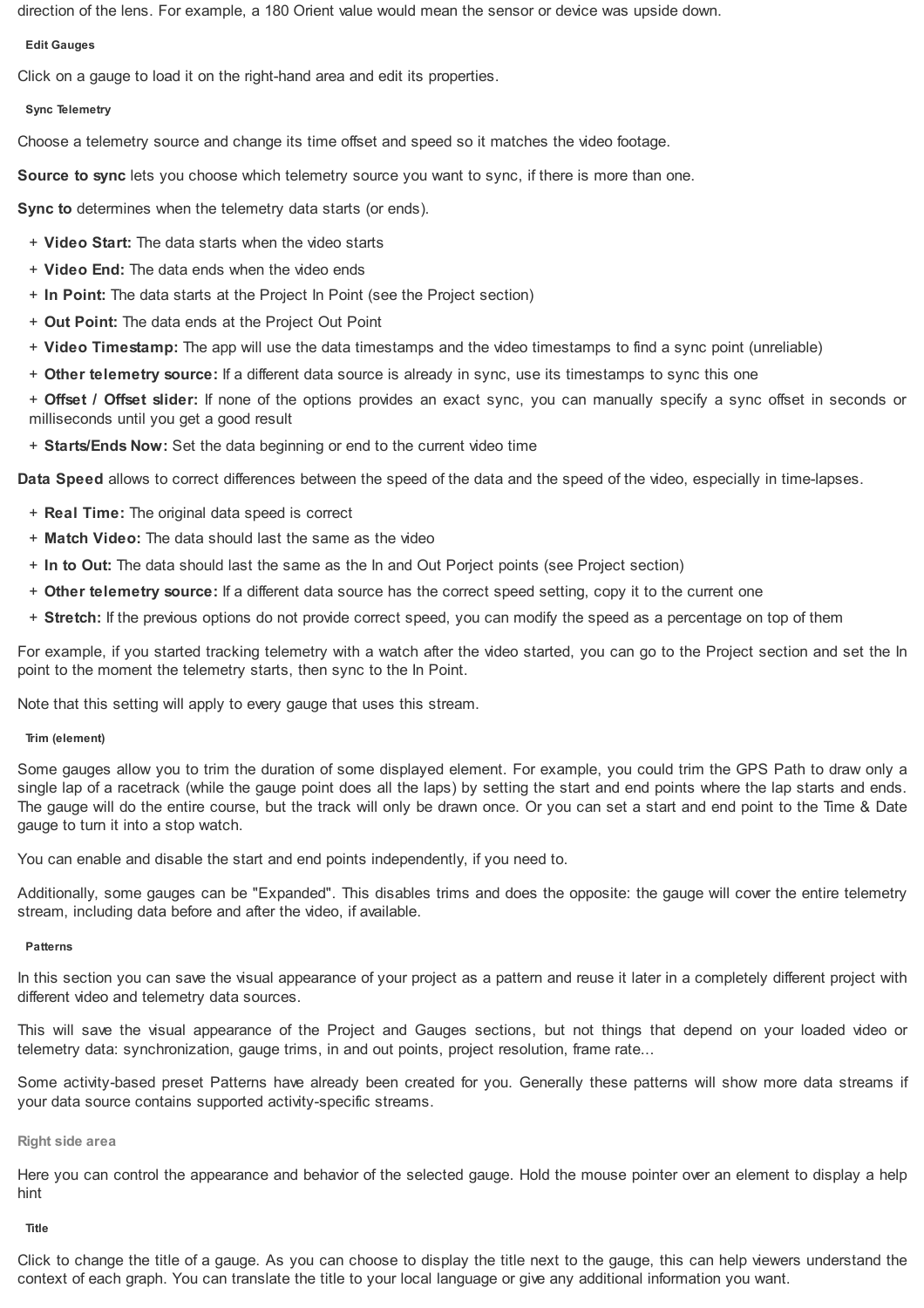#### **Hide / Show gauge**

Hide a gauge if you do not need it now but may go back to it later. Useful for improving performance and focus. To select the gauge again, do it from the bottom "Edit Gauges" tab.

# **Lock / Unlock gauge in place**

Prevent a gauge from being moved with the mouse. Useful if two gauges are close together. To select the gauge again, do it from the bottom "Edit Gauges" tab.

## **Duplicate exact gauge**

Make a perfect copy of a gauge. It is so perfect that you will not see two gauges until you move one of them somewhere else.

### **Draw gauge on top**

Draw a gauge on top of the rest. Reorder gauges so that the selected one is always visible.

## **Reset gauge**

Return a gauge to its default state, in case you modified it beyond repair.

# **Delete gauge**

Remove a gauge from your project.

# **Size and Colors**

Quickly customize the look of a gauge.

You can keep the Project colors to have a consistent palette, but also tweak anything you want.

# **Text**

Change the size, position, decimals, distance and other details of the main text or value.

**Label**

Tweak the attributes of the secondary text, including the gauge title.

# **Icon**

Some gauges (minimal ones, for example) have an icon. Control it here.

# **Ticks**

Many gauges include ticks within the range of gauge positions. Change their length, thickness... If you add fill, ticks will be replaced by a semi-transparent background.

#### **Gauge**

Change the size, thickness, style and behaviour of the main visual value indicator.

**Path**

Some gauges are graphs, change the appearance of their path here.

# **Shape**

Change some general aspects of the gauge looks here, including rotation.

# **Image**

Some gauges may require you to specify an external image file and/or its properties.

# **Values**

Here you will find controls for how the program interprets the sensor data. It can be which axis from a multi-axis stream it takes into account, the minimum and maximum expected values, preferred units...

You can apply smoothing to make the movements and shapes of gauges more pleasant or even understandable. This also helps when the telemetry has bad quality or noisy values. Use with caution, as overdoing it might give you unrealistic results.

Some types of values might have a note saying "Computed". This means the value was not directly read from the data, but computed by the program from other values. For example, if data does not include Speed but only GPS positions, the program can use those to compute Speeds. When changing from a computed to a non-computed value (or vice-versa), you may see changes in the amount of smoothness you need to apply for data to look good.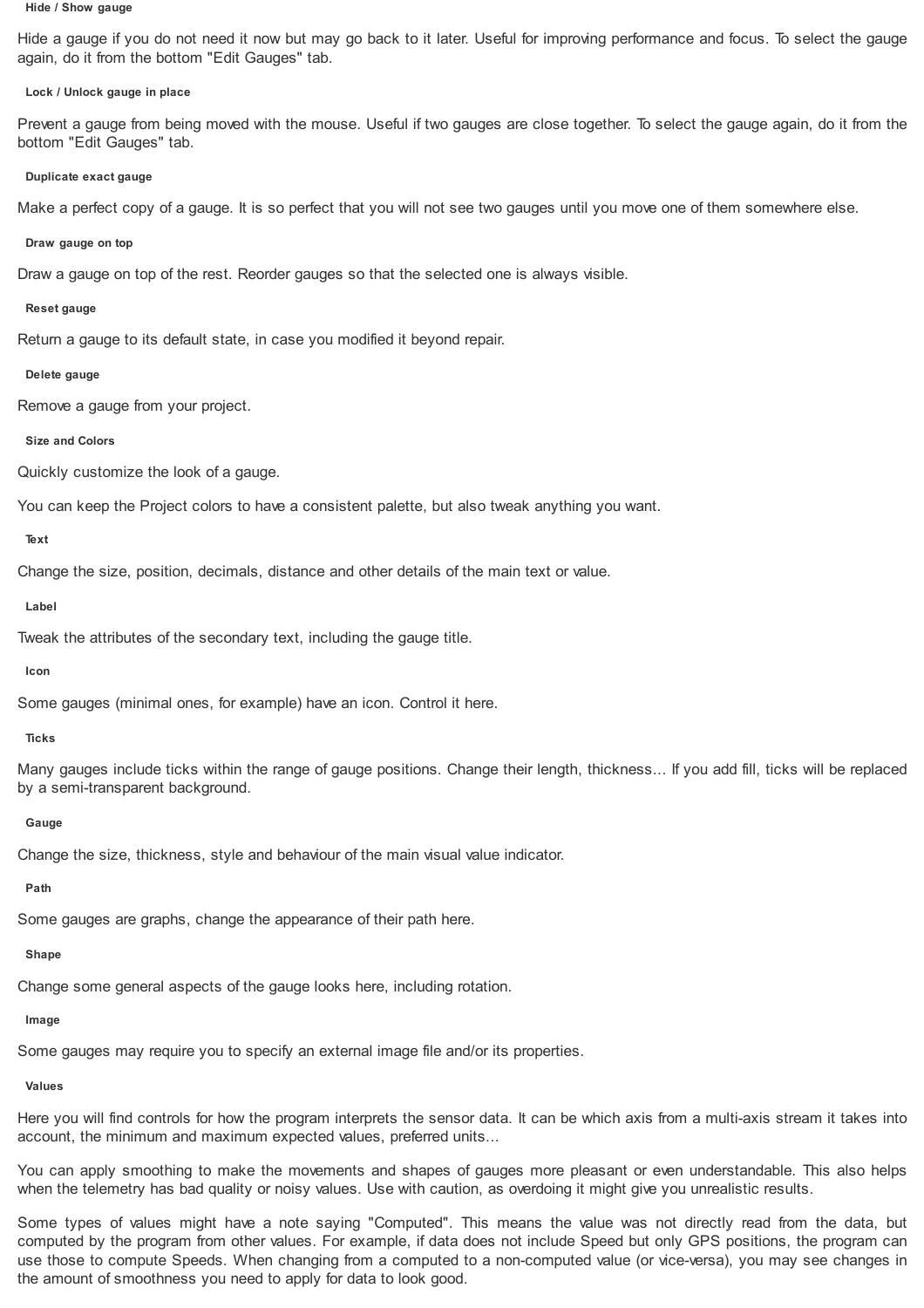#### **Trimmed duration**

For gauges that allow trimming, this shows the trimmed duration when trims are active (see Trim controls in the Bottom Area).

## **Expand v isible data**

Some gauges allow data expansion, which means the gauge will cover the entire telemetry stream, including data before and after the video, if available. This is useful when recording a long file of telemetry (for example a trip), but only videoing a small section of it. This will enable more consistent minimum and maximum values if creating multiple videos of a long activity. Some gauges may not be affected by this setting.

## **Source**

If you have multiple telemetry sources, here you can tell the gauge to take the data form one or the other.

Sometimes you can also filter out bad data by using filters. For example:

- + The number of **satellites** the device had access to in that moment Higher is more accurate
- + Dilution of **precision** x 100. The area of uncertainty of positions. Lower is more accurate
- + Type of GPS **fix**. None, 2D (latitude and longitude) or 3D (latitude, longitude and elevation). Higher is more accurate
- + **Wrong speed**. Any location that produces speeds higher than specified will be ignored

Note that this setting will apply to every gauge that uses this stream.

### **Main area**

Here you can select and move gauges around.

# **Export**

**Formats**

Choose the export format that better suits your workflow.

# **MP4**

In most cases you will want to export a finished video in mp4 format. You can tweak the quality and render speed depending on your needs, and disable the audio output if necessary.

You can also define a chroma background if you plan to do chroma keying in a different video editor, for example a green screen or blue screen effect.

The h264 codec option is widely supported by most video software and hardware. The HEVC (h265) option provides higher compression (smaller files) while preserving quality, but is not as widely supported.

#### **MOV**

You can also export a transparent movie with just the gauges. This is useful if you want to continue editing the video in an external video editor (Adobe Premiere, Davinci Resolve, Final Cut Pro X...). You can apply color corrections and other processes to the video footage without affecting the gauges, then apply the gauges layer on top.

The ProRes (4444) codec provides a professional low compression output but with very large file sizes. PNG sequence is widely compatible with other software and has some level of compression (note that it creates a single video file, not separate PNG files). QT RLE preserves quality at a higher compression rate but is not a 100% compatible with every editing software.

# **PNG**

This option works like the transparent MOV file, but it creates a transparent image file for each frame in the video. In general, the Transparent Video option is more stable and recommended for most users, as this will generate thousands of files very quickly.

# **Encoders**

Depending on the chosen format and encoder you will have some options:

- + Video Quality: Determines the visual fidelity of the exported images
- + Bitrate: (mbit/s) Determines the size and, to some extent, the visual quality of the exported video. By default it tries to match the bitrate of the original footage
- + Render Speed: Modifies the render time of the project. If a bitrate is set, it also helps determine the quality of the result. If Video Quality is set instead, speed has an impact on the file size (bitrate) but not on the video quality

For a more technical explanation of what each control does, see [this](https://trac.ffmpeg.org/wiki/Encode/H.264) link, where Video Quality is equivalent to "CRF" (higher quality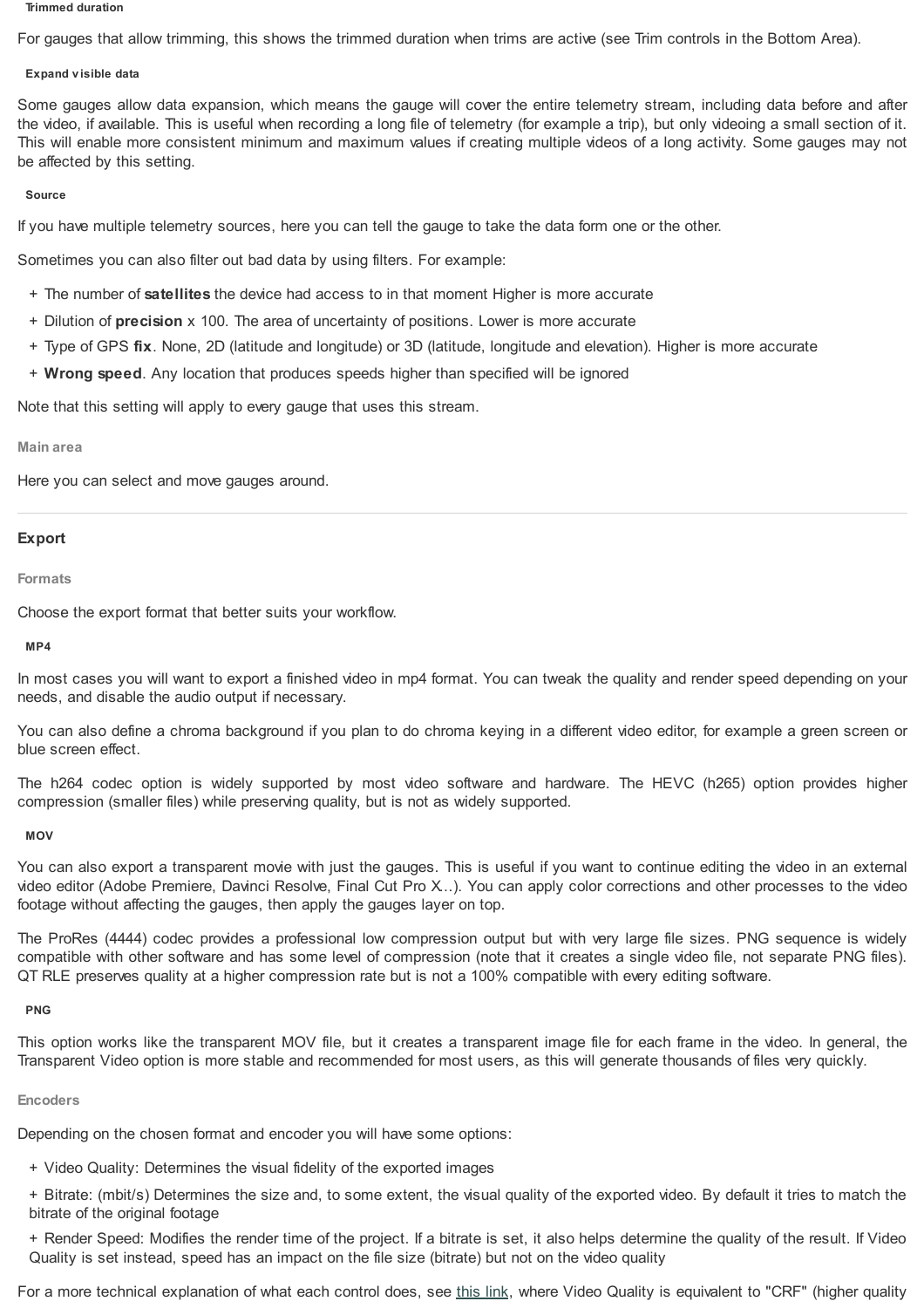translates as lower CRF) and speed is "preset" (between "veryslow" and "ultrafast")

Depending on your hardware you may have additional GPU-based (graphics card) encoding options. Generally, they are faster than the standard encoder, although they have not been thoroughly tested. These options might not work even if they seem available. Not all graphics cards are compatible with all resolutions.

+ NVIDIA: For the NVIDIA generations Kepler, Maxwell, Pascal, Volta, Turing and newer. [More](https://developer.nvidia.com/video-encode-and-decode-gpu-support-matrix-new) info

+ AMD AMF: For most recent Radeon GPUs starting with the Southern Islands family and APUs of the Kabini, Kaveri, Carrizo families and newer

- + Quick Sync: For Intel processors of the Sandy Bridge (h264) and Skylake (HEVC) architecture and newer. [More](https://en.wikipedia.org/wiki/Intel_Quick_Sync_Video) info
- + Video Toolbox: For most 2015 and later Macs

This table shows relative export speeds in MP4 for multiple "Gauge update rate" and Encoder combinations. Actual render speeds will vary in each environment and project, so this is only a rough reference. The GPU H264 encoder calculations were made with an NVIDIA card, but other GPU options provide similar results on compatible systems. GPU encoding to H265 tends to be as fast as H264, whereas software (default) encoding of H265 can be very slow, so GPU encoding is very much preferable if you need the higher compression level of H265.

|         |                  | <b>Gauge Update Rate</b> |             |         |        |  |
|---------|------------------|--------------------------|-------------|---------|--------|--|
|         |                  | <b>Full</b>              | <b>Half</b> | Quarter | Eighth |  |
|         | H <sub>264</sub> | 1X                       | 1.9X        | 3.4X    | 5.4X   |  |
| Encoder | <b>GPU H264</b>  | 1.1X                     | 2.1X        | 3.7X    | 6.3X   |  |

To sum up. Lower "Gauge update rates" currently provide a bigger exporting speed advantage than GPU rendering, but both have a positive impact, especially when combined. A lower "Gauge update rate" will also create smaller files if exporting to one of the transparent formats.

# **In and Out points**

You can export a section of a Project by setting In and Out points. This will not affect the look, length or sync of gauges, as opposed to changing the In and Out points from the Project section.

# **More export options**

The Export button has a PLUS sign adjacent button that opens more options:

# **Add to Export Queue**

(The Export Queue is currently experimental. Use with caution) Will add the current project to the Export Queue instead of rendering it immediately. See the section about the Export Queue for more details.

# **Sav e export settings as default**

Use the current Export settings for future projects to simplpify your work. Especially useful if automating projects with the Batch Loader tool within the Export Queue.

# **Options**

You can access these options on the top-right area of the program.

# **Notifications**

Warnings and recommendations will appear here.

# **Open Project**

You can load a previously saved project. Make sure you save your current work first.

# **Save Project**

Save current work. You can choose to override a previously saved file or save a new version every time. You can choose the name the project will be saved with in the Project section.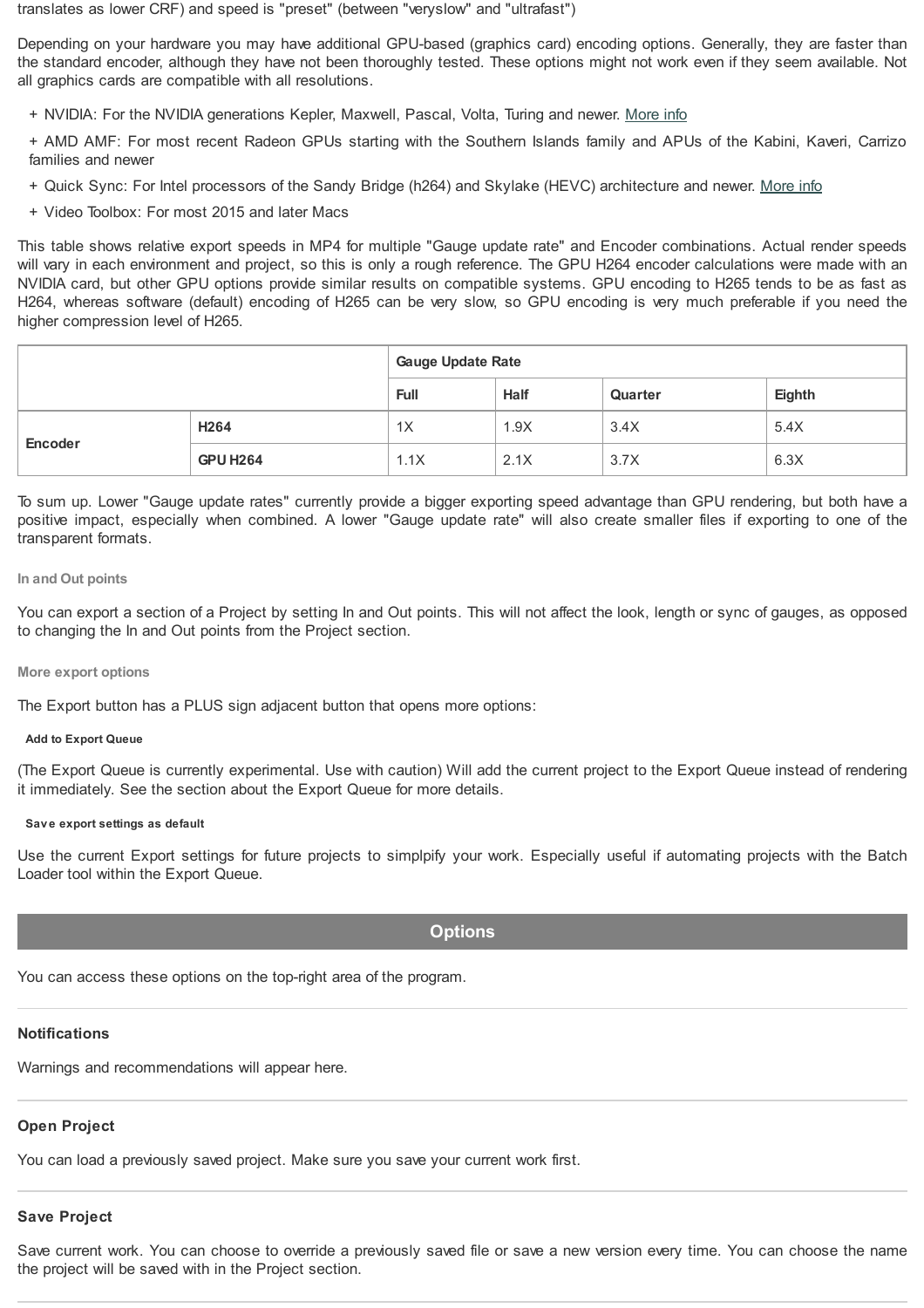# **New project**

Discard everything and start from scratch. Think wisely before doing this. You might want to save your work first.

# **Export Queue**

The Export Queue is experimental for now. Use it carefully. It is also considered an advanced topic, so a good knowledge of the software will be necessary in order to achieve the desired results. The Export Queue exports multiple projects with a single click. It is useful if you are working on multiple videos and need to export them all overnight. It has some additional automations to simplify your workflow and increase productivity:

# **Batch Loader**

Automate project creation with one or multiple videos and (optionally) a data file. This will give you the chance to select multiple video files, quickly create projects with them (with the default settings) and add them to the Export Queue.

The tool will ask if the multiple files are consecutive (they don't have time gaps in between) or independent (there are some time gaps between them). This is necessary in order to interpret the data correctly. If your video files are not consecutive and you want to export your work as a single video, see the next section "Join Exports".

The tool will ask if any external data files are necessary for the project. If loading multiple data files here, they **must be consecutive**, like a single activity. Otherwise run the Batch Loader multiple times.

A single data source can be applied to multiple video files, but this will only work correctly if there is valid data in the videos to allow automated synchronization. If this is not possible it is recommended to create the projects manually before adding them to the Export Queue.

For these automations to succeed, the program needs to have a default Pattern set in the general Settings. If using external data and the "Expand visible data" option is enabled, most gauges will display data based on the entire activity (full distance, full path, etc.), and not just the video section. Otherwise this will depend on the "Expand visible data" option of each gauge in your default Pattern.

Optionally, the default Export options can be modified from the Export section in order to automate exporting to a specific format.

## **Join Exports**

Output multiple projects as a single video, instead of multiple video files (one per project). This is useful if multiple non-consecutive videos are part of the same activity, especially if they share a continuous external data file.

Joining to a single video is only possible if all the projects in the Export Queue share the same Export settings. Project settings like resolution and frame rate will be copied from the first project to the rest.

An interesting use case of this feature is doing simple video edits within Telemetry Overlay. For example, you can create a single long project and repeatedly add your favorite snippets to the Export Queue by setting In and Out points in the Export section. Then join them all to a single video summary. For more advanced video editing work, standard video editing software is recommended.

# **Help**

Open the documentation, tutorials and other information section.

# **Settings**

Configure some defaults and preferences here.

#### **Directories**

- + Export Where your finished videos will save
- + Cache Where optimized media will be saved. It is recommended to use the "Delete cache" button from time to time, especially after finishing a large project
- + Overwrite Will try to overwrite a finished video if exported it again

# **Units**

Setting preferences here will make new gauges choose units accordingly, when possible. You can choose between metric (meters, kilometers...) or imperial (feet, miles...) and nautical (knots...) or american (month/day/year dates...) preference on top of it.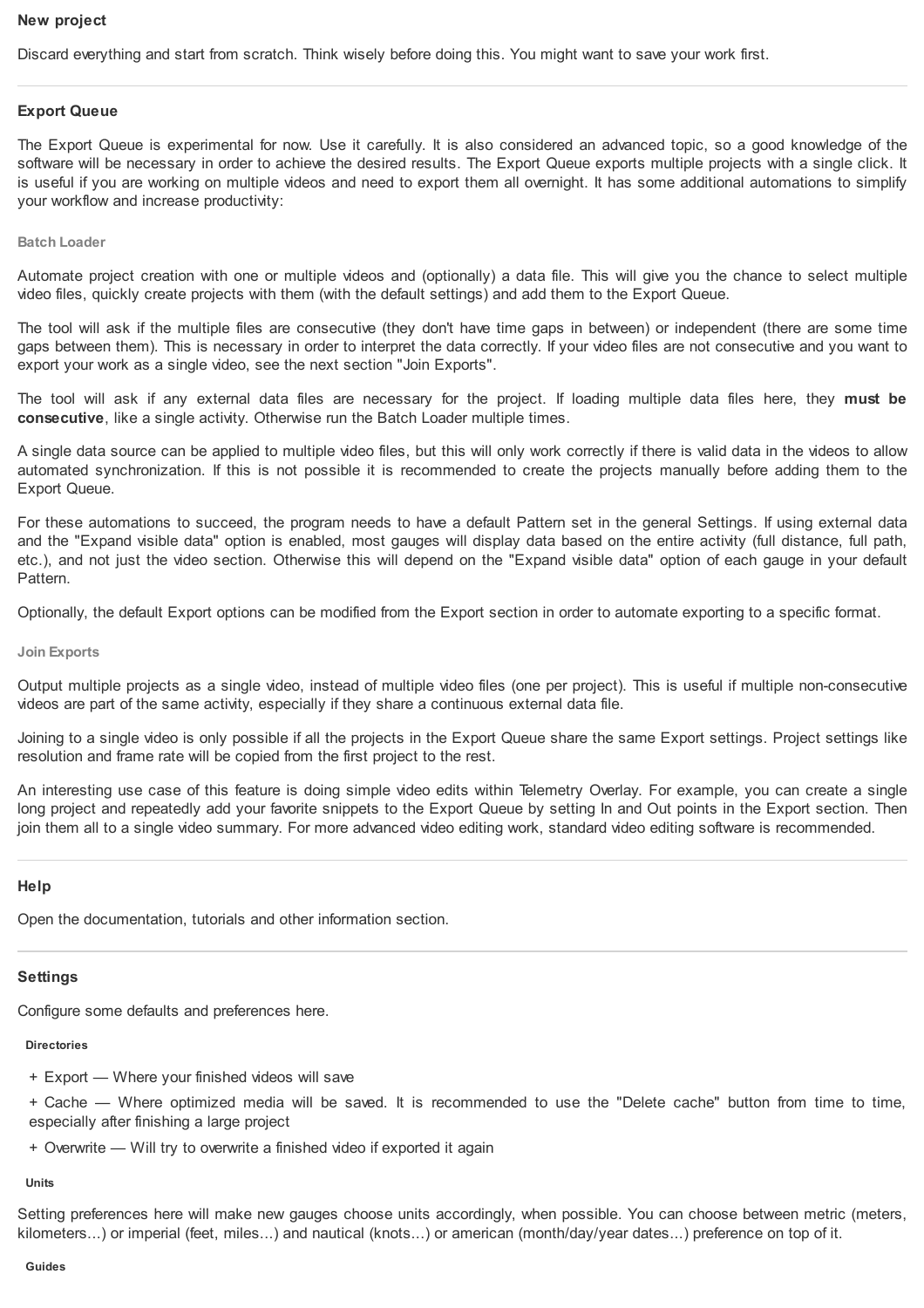- + Grid Divide the screen by the specified number for easier composition
- + Title and Action Safe Area Show safety margins for broadcast TV

# **Default Pattern**

Choose a preset activity if you want gauges and styles created automatically after data is imported or choose a custom Pattern file with your preferred gauges, colors and customizations. The available presets are:

- + Basic The classic Telemetry Overlay look and gauges, suitable for most sports and activities
- + Drone Layout for drone footage review and analysis. Especially for DJI and AirData (Parrot, Yuneec, Autel...) data sources

+ Moto Circuit — Selection of gauges for motorcycles in a circuit, including a customizable lap timer and optional sensors for advanced data sources

+ Moto Road — Selection of gauges for motorcycles on roads and the outdoors. Optional sensors for advanced data sources

+ Cycling — Performance and fitness metrics, ideal when using long Garmin FIT files or other fitness trackers that support cycling data

+ Car Circuit — Selection of gauges for racing cars in a circuit, including a customizable lap timer and optional sensors for advanced data sources

- + Car Road Selection of gauges for 4 wheel vehicles on roads and the outdoors. Optional sensors for advanced data sources
- + Aviation Dashboard with analog plane instruments, ideal for Garmin Flight logs but also compatible with other GPS sources
- + Sailing Template for sailing and other flat water sports
- + Skiing Metrics for snow and descent sports such as skiing or snowboarding, with a focus on elevation and descent speed
- + Skydiving Focus on altitude, vertical speeds adn G forces
- + Dashcam Information-dense overlay with mostly text-based gauges

+ Crash Reconstruction — Multiple metrics and graphs around speed, acceleration, time and location, for analysis of car crashes or other events

+ Sync Assistant — This layout will help you find sync points by displaying different map sizes, time-based graphs and other key metrics

# **MapBox**

Gauges like the GPS Path and the Dynamic Map include some map and satellite imagery options by default:

- + Standard: Clean map for all purposes. Similar to Google Maps
- + Satellite: Real satellite imagery. Similar to Google Earth
- + Hybrid: Satellite imagery with some text labels
- + Classic: Vintage textures and colors for a more interesting look
- + Dark: Dark color palette for contrast with clear paths and backgrounds
- + Light & buildings: Light color palette for contrast with dark paths and backgrounds. Buildings have volume if viewed at an angle

You can replace the default options with your own MapBox styles with custom layers, language, colors, sizes...:

- + Create a [mapbox.com](https://www.mapbox.com/) account (a free one will suffice)
- + Create your own styles with [MapBox](https://docs.mapbox.com/studio-manual/guides/) Studio
- + Generate two [access](https://account.mapbox.com/access-tokens/) tokens: One standard (or public) and one with the STYLES:LIST scope
- + Introduce your MapBox username and access tokens in Telemetry Overlay's Settings
- + Then GPS-based gauges will list your styles in the Shape tab

### **Adv anced**

+ Look for telemetry in videos — Disable if your videos don't have telemetry data or you only want to use external data files. Otherwise the program will waste time looking for data in the video files

+ Sort files alphabetically — The program tries to sort consecutive video and telemetry files by a number of criteria (creation time, file name, file date...). Enable this if you want a strictly alphabetical order

+ Try to sync added telemetry — The software will try to sync external telemetry sources automatically to the video when added. This does not always work perfectly for some data formats, but can be adjusted after the import. Disable it if you prefer to do the sync entirely manually

+ Skip video optimization — The initial optimization step will be skipped automatically. This can be useful if you want to work faster and have a powerful computer or shoot at low resolutions, but will prevent your video from playing at all in the program if it was shot in HEVC (h265) or potentially other formats. Even in that case, your video will play fine after exporting it

+ Show unavailable gauges — Display all the gauge buttons, even those for which the current project does not include the necessary sensor data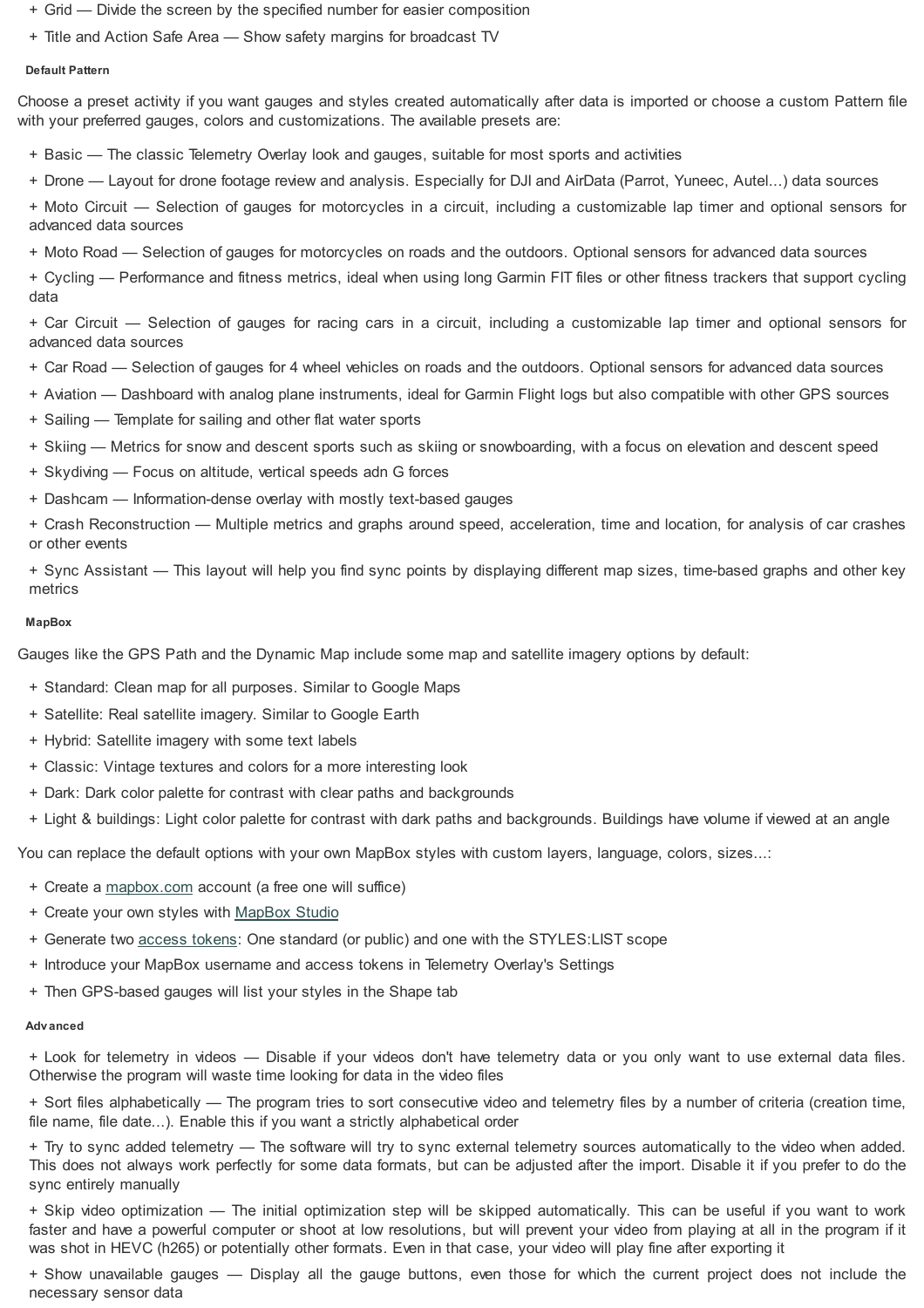+ Read extra streams — The program will try to read data streams that are not natively supported, especially from text-based formats like CSV or LOG. These streams will be usable in Custom gauges. Units are not guaranteed to be read correctly

+ Trust video time zone — Time zones in video creation times are often wrong. By default the software tries to fix this by treating dates as local. Enable this if gauges using file dates seem to be off

+ Any font as Mono — The Mono Font dropdown in the Project section will include non-mono fonts, in case you want to use them for minimal gauges

+ Allow empty exports — Enable the Export section even if no gauges are present. This might be useful if you just want to join consecutive video files or add "empty drawers" to them

+ GoPro: Use strict GPS times — By default, the program uses a blend of GPS and MP4 timestamps, which works well in most cases. Enable this if you want to strictly use GPS timestamps in GPS based gauges like Speed, GPS Path or Time & Date. This can be inaccurate, especially in time-lapse modes, where GoPro cameras simplify GPS data excessively. After changing this setting, reinterpret any existing telemetry sources

+ GoPro: Read accel & gyro — For very long videos or some camera models (Fusion), reading the accelerometer and gyroscope data can slow down the program or even crash it. Disable this if that is your case. You will still have GPS-based acceleration

+ Insta360: Read accel & gyro — The accelerometer and gyroscope data in Insta360 cameras take much longer to read than other sources, so this is disabled by default. You can still show some acceleration values with GPS-based gauges, but enable this if you want the 3-axis accelerometer and gyroscope gauges. After changing this setting, reinterpret any existing telemetry sources

+ DJI: Trust video time — Video-based timestamps tend to be inaccurate, especially for syncing external data, but on some models they might be the only way to enable automated sync if doing multiple videos per flight. Avoid this if you only record one video per flight. This also modifies the default behavior of the Time & Date gauge, which will have a preset Trim point and display a timer

+ Use INNOV & generic cam — Reading data from certain camera brands can be extremely slow. Only enable this if you use an INNOV camera or if you know your video contains data but the program is failing to read it

+ Optimized resolution — Low resolution improves performance when editing. With high resolution the preview looks better. This does not affect the exported result

+ Optimization process — Hardware processes could be faster if your system supports them. Software (default) works well enough in most cases

+ Gauge update rate — Significantly improve render times by reducing the gauge update frequency, which looks good in most cases. It does not affect the frame rate of the video footage. This can also improve performance slightly within the program and will reduce exported file size for transparent formats

# **Other**

+ Debug - Only use this when requested by support

+ Deactivate license - Use this if you want to move your Telemetry Overlay license to a new computer (of the same operating system)

# **Controls**

# **Video Controls**

The video sections (Project, Gauges, Export) give you playback buttons:

 $\blacktriangleright$  /  $\blacksquare$  Play or pause video

 $\left| \right|$  /  $\left| \right|$  Turn sound on or off

 $\rightarrow$  /  $\leftarrow$  Set In and Out points around your area of interest for the Project, the final Export or when trimming a gauge

 $\langle$  /  $\rangle$  Move cursor 1 frame forward or backwards

 $\langle \langle \rangle$  /  $\rangle$  Move cursor to the In or Out point, or to the start/end of the video

Additional functions are available through keyboard shortcuts.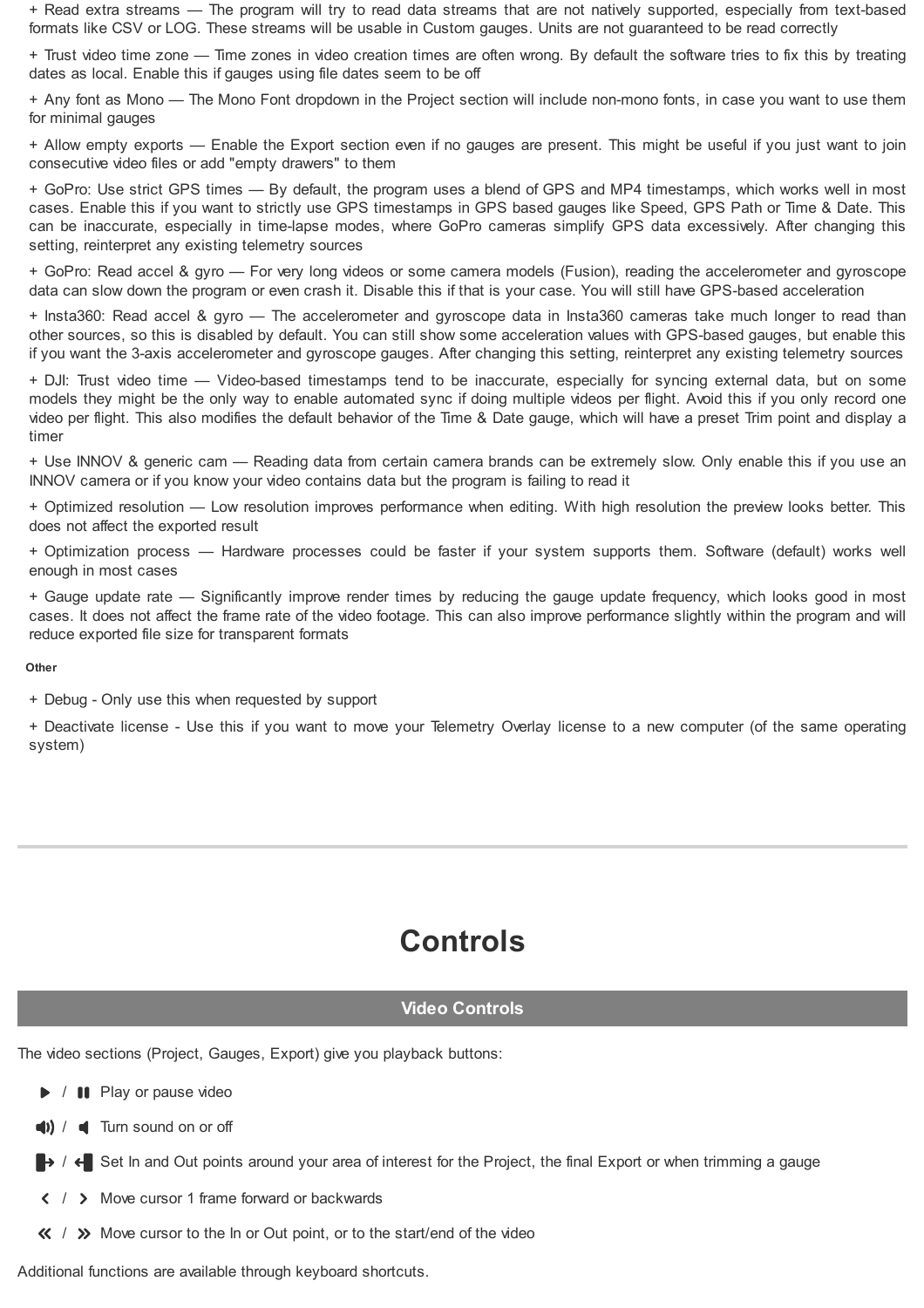# **Program**



# **Video Player**

| SPACE   |                          | Play/Pause video |  |  |  |
|---------|--------------------------|------------------|--|--|--|
|         | Move 1 frame forward     |                  |  |  |  |
|         | Move 1 frame backwards   |                  |  |  |  |
| I       | Set In point             |                  |  |  |  |
| $\circ$ | Set Out point            |                  |  |  |  |
| Q       | Go to In point           |                  |  |  |  |
| Ŵ       | Go to Out point          |                  |  |  |  |
| L       | Increase playback speed  |                  |  |  |  |
| K       | Stop playback            |                  |  |  |  |
| J       | Decrease playback speed  |                  |  |  |  |
| H       | Move 2 seconds backwards |                  |  |  |  |
|         |                          |                  |  |  |  |

# **Selected Gauge**



# **Slider Controls**

Fine tune slider value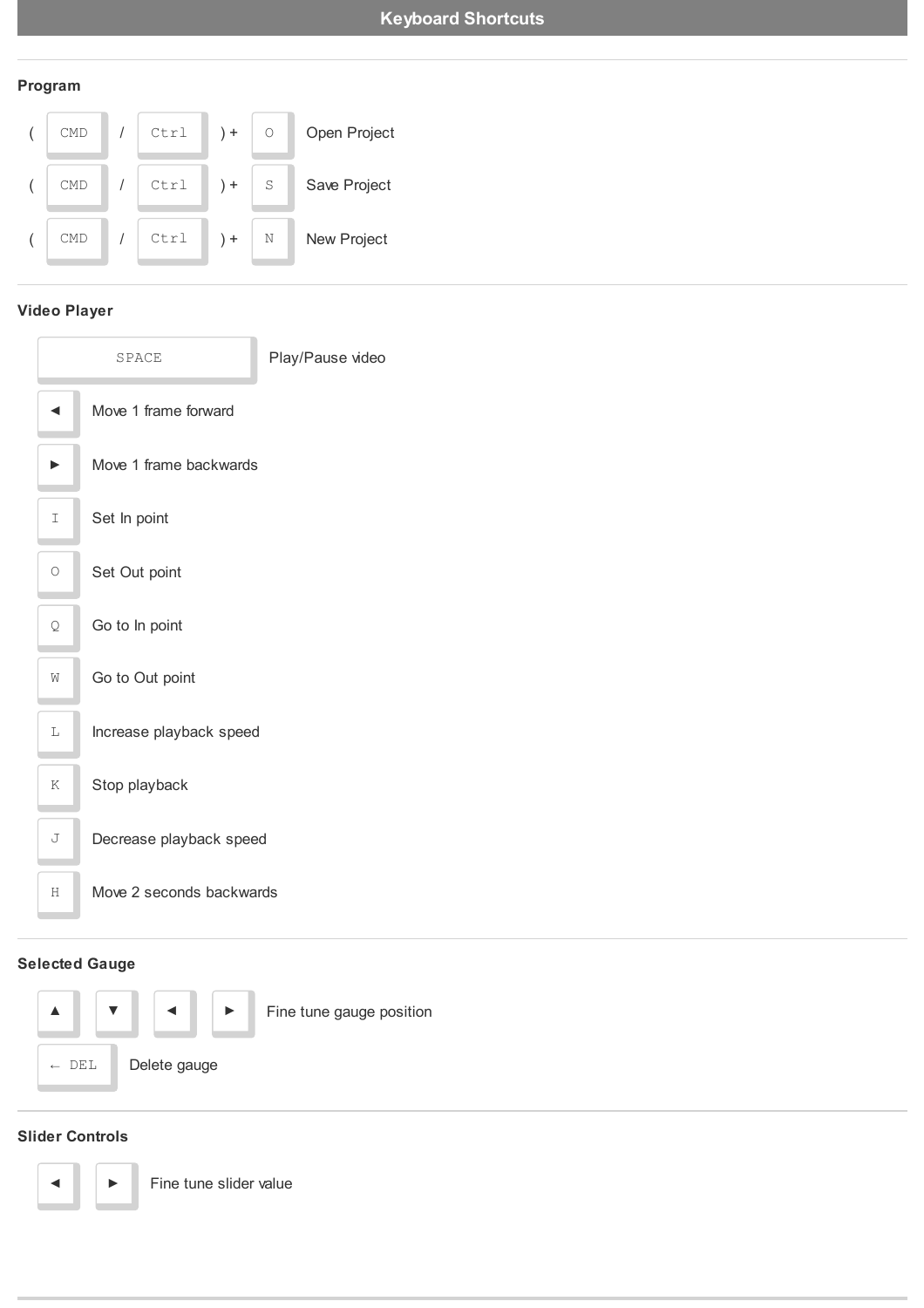# **System Requirements**

# **Minimum**

- + 64 bit Operating System
- + **Windows 7** and newer or **macOS 10.11 (El Capitan)** and newer or **Ubuntu 12.04, Fedora 21, Debian 8** and newer
- + Enough space for multiple copies of your video
- + 1.6GHz processor
- + 8 GB of RAM

# **Recommended**

- + 2.5GHz processor
- + 16GB of RAM
- + SSD hard drive
- + NVIDIA or AMD graphics card (for PC version)
- + Windows 10 or newer (for Windows version)

For Mac users, both Intel and Apple Silicon versions are available.

Windows 7 might have some limitations, like the Dynamic Map gauge not working on some systems.

# **Trial version**

Compared to the Full version, the trial

- + Expires after a few days
- + Adds a watermark to videos
- + Does not read consecutive files
- + Lacks some of the special gauges
- + Cannot export transparent (or chroma key) video/frames
- + GPS maps/satellite are not available
- + Does not include the Export Queue, Batch Loader or Join Exports features
- + Does not auto-adjust DJI SRT altitudes
- + Does not include support and updates

Get the **Full [version](https://goprotelemetryextractor.com/telemetry-overlay-gps-video-sensors) here** 

# **About**